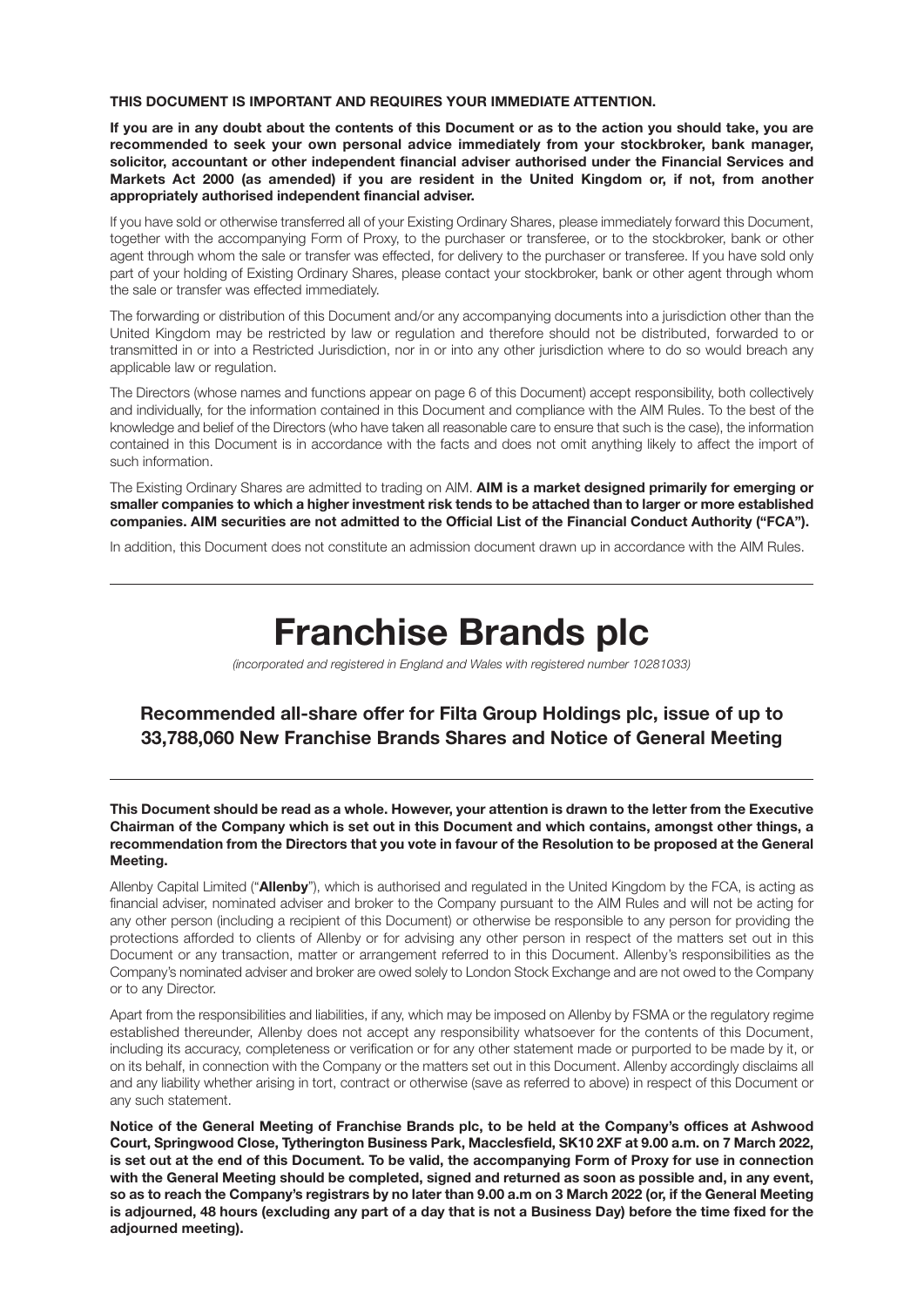#### **Covid-19**

**Please note we may have to limit numbers at the General Meeting due to the ongoing Covid-19 pandemic and if you do attend in person you may be requested to wear a mask. The Company is closely monitoring developments relating to Covid-19, if it becomes necessary to alter the arrangements of the General Meeting Shareholders will be notified via our website and, where appropriate, announced via a Regulatory Information Service. Please do not attend the General Meeting in person if you have symptoms that may be caused by Covid-19, or if you are waiting for a test, if you have received a positive Covid-19 test result, or live with someone with Covid-19 symptoms, or with someone who has tested positive for Covid-19.**

**If you would like to vote on the Resolution, you can appoint a proxy to exercise your right to vote at the General Meeting. As such, you are strongly encouraged to appoint the chairman of the General Meeting to act as your proxy as any other named person is also strongly recommended not to attend in person.**

#### **You are requested to register your proxy votes as soon as possible but in any event by no later than 9.00 a.m. on 3 March 2022.**

#### **At the General Meeting itself, voting on the Resolution will be conducted by way of a poll.**

Application will be made to the London Stock Exchange for the New Franchise Brands Shares to be admitted to trading on AIM, subject to the Resolution being passed at the General Meeting. It is expected that the admission of the New Franchise Brands Shares will become effective and dealings will commence at 8.00 a.m. on the day the Offer becomes wholly unconditional. The New Franchise Brands Shares will, when issued at Admission, rank in full for all dividends and other distributions declared, made or paid on the Ordinary Shares and otherwise rank *pari passu* in all respects with the Existing Ordinary Shares.

This Document does not constitute an offer to sell or an invitation to subscribe for, or solicitation of an offer to subscribe for or buy Ordinary Shares to any person in any jurisdiction to whom it is unlawful to make such offer or solicitation. In particular, this Document must not be taken, transmitted, distributed or sent, directly or indirectly, in, or into, a Restricted Jurisdiction or transmitted, distributed or sent to, or by, any national, resident or citizen of such countries, where to do so would breach any applicable law or regulation. Accordingly, the Ordinary Shares may not, subject to certain exceptions, be offered or sold, directly or indirectly, in, or into, a Restricted Jurisdiction or in any other country, territory or possession where to do so may contravene local securities laws or regulations. The Ordinary Shares have not been, and will not be, registered under the United States Securities Act of 1933 (as amended) (the "Securities Act") or qualified for sale under the laws of any state of the United States or under the applicable laws of any of Canada, Australia, New Zealand, the Republic of South Africa or Japan and, subject to certain exceptions, may not be offered or sold in the United States or to, or for the account or benefit of, US persons (as such term is defined in Regulation S under the Securities Act) or to any national, resident or citizen of Canada, Australia, New Zealand, the Republic of South Africa or Japan.

Overseas shareholders and any person (including, without limitation, custodians, nominees and trustees) who have a contractual or other legal obligation to forward this Document to a jurisdiction outside the UK should seek appropriate advice before taking any action.

Any failure to comply with these restrictions may constitute a violation of relevant securities laws or regulations of the jurisdictions concerned.

It is the responsibility of any person receiving a copy of this Document outside the United Kingdom to satisfy themselves as to the full observance of the laws and regulatory requirements of the relevant territory in connection therewith, including obtaining any governmental or other consents which may be required or observing any other formalities required to be observed in such territory and paying any other issue, transfer or other taxes due in such other territory. Persons (including, without limitation, custodians, nominees and trustees) receiving this Document should not distribute or send this Document into any jurisdiction when to do so would, or might, contravene local securities laws or regulations.

A copy of this Document is available at www.franchisebrands.co.uk. Neither the content of the Company's website nor any website accessible by hyperlinks to the Company's website is incorporated in, or forms part of, this Document.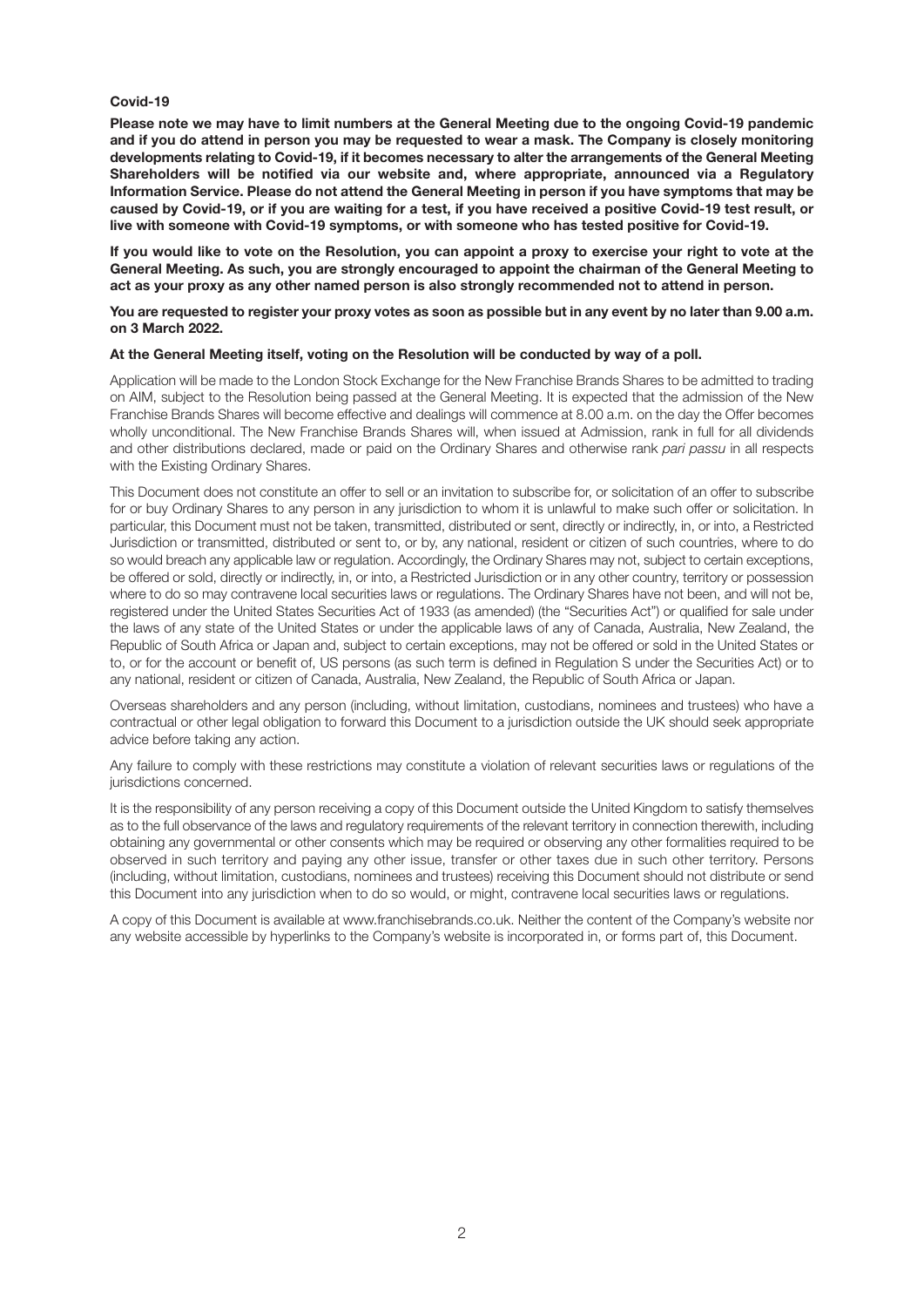## **IMPORTANT NOTICE**

#### **Cautionary note regarding forward-looking statements**

This Document includes statements that are, or may be deemed to be, "forward-looking statements". These forward-looking statements can be identified by the use of forward-looking terminology, including the terms "believes", "estimates", "plans", "projects", "anticipates", "expects", "intends", "may", "will", or "should" or, in each case, their negative or other variations or comparable terminology. These forward-looking statements include matters that are not historical facts. They appear in a number of places throughout this Document and include statements regarding the Directors' current intentions, beliefs or expectations concerning, among other things, the Existing Franchise Brands Group's results of operations, financial condition, liquidity, prospects, growth, strategies and the Existing Franchise Brands Group's markets.

By their nature, forward-looking statements involve risk and uncertainty because they relate to future events and circumstances. Forward-looking statements may and often do differ materially from actual results. Any forward-looking statements in this Document are based on certain factors and assumptions, including the Directors' current view with respect to future events and are subject to risks relating to future events and other risks, uncertainties and assumptions relating to the Existing Franchise Brands Group's and the Company's operations, results of operations, growth strategy and liquidity. Whilst the Directors consider these assumptions to be reasonable based upon information currently available, they may prove to be incorrect. Save as required by law or by the AIM Rules, the Company undertakes no obligation to publicly release the results of any revisions to any forward-looking statements in this Document that may occur due to any change in the Directors' expectations or to reflect events or circumstances after the date of this Document.

#### **Notice to overseas persons**

The distribution of this Document and/or the Form of Proxy in certain jurisdictions may be restricted by law and therefore persons into whose possession these documents come should inform themselves about and observe any such restrictions. Any failure to comply with these restrictions may constitute a violation of the securities laws of any such jurisdiction.

#### **Presentation of financial information**

Certain data in this Document, including financial, statistical and operational information has been rounded. As a result of the rounding, the totals of data presented in this Document may vary slightly from the actual arithmetical totals of such data. Percentages in tables have been rounded and, accordingly, may not add up to 100 per cent. In this Document, references to "pounds sterling", "£", "pence" and "p" are to the lawful currency of the United Kingdom.

#### **Interpretation**

Certain terms used in this Document are defined and certain technical and other terms used in this Document are explained at the section of this Document under the heading "Definitions".

All times referred to in this Document and the Form of Proxy are, unless otherwise stated, references to London time.

All references to legislation in this Document and the Form of Proxy are to the legislation of England and Wales unless the contrary is indicated. Any reference to any provision of any legislation or regulation shall include any amendment, modification, re-enactment or extension thereof.

Words importing the singular shall include the plural and vice versa, and words importing the masculine gender shall include the feminine or neutral gender.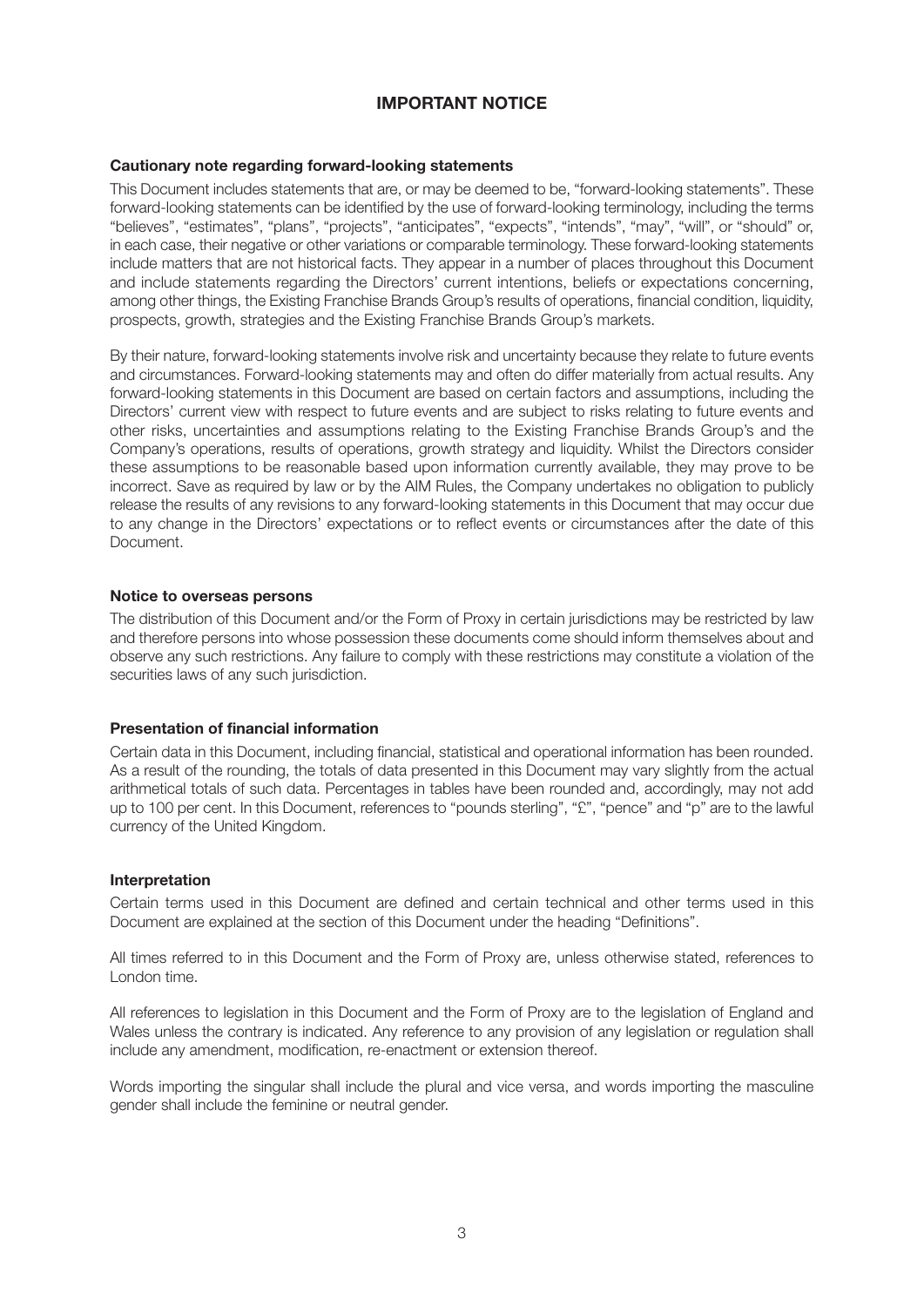## **CONTENTS**

|                                               | Page |
|-----------------------------------------------|------|
| <b>EXPECTED TIMETABLE OF PRINCIPAL EVENTS</b> | 5    |
| <b>STATISTICS</b>                             | 5    |
| <b>DIRECTORS, SECRETARY AND ADVISERS</b>      | 6    |
| <b>DEFINITIONS</b>                            | 7    |
| LETTER FROM THE EXECUTIVE CHAIRMAN            | 11   |
| <b>NOTICE OF GENERAL MEETING</b>              | 22   |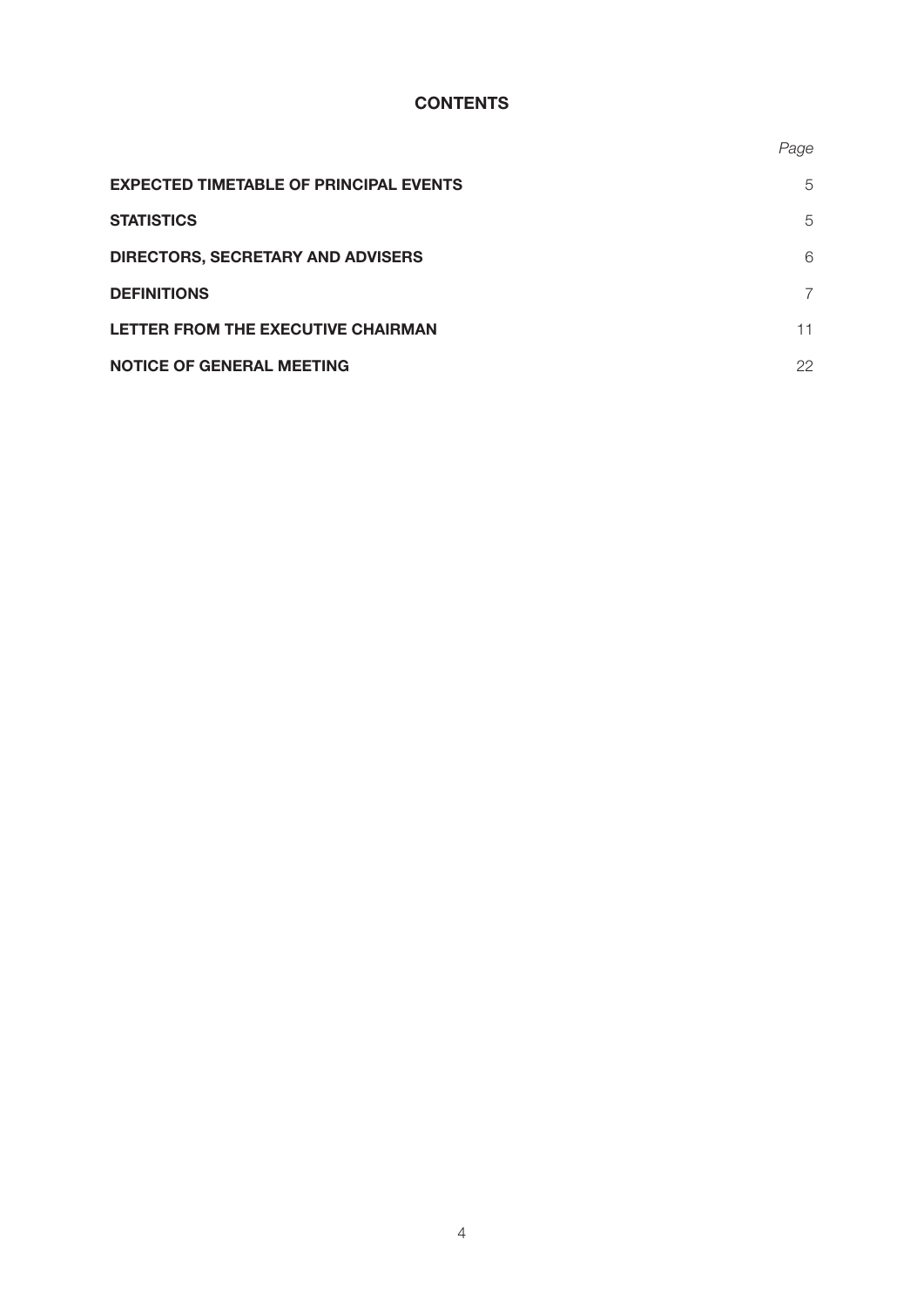## **EXPECTED TIMETABLE OF PRINCIPAL EVENTS**

| Event                                                      | 2022                     |
|------------------------------------------------------------|--------------------------|
| Announcement of the Offer                                  | 16 February              |
| Publication and posting of this Document and Form of Proxy | 18 February              |
| Latest time and date for receipt of Forms of Proxy         | 9.00 a.m. on 3 March     |
| <b>General Meeting</b>                                     | $9.00$ a.m. on $7$ March |
| Announcement of the result of the General Meeting          | 7 March                  |

#### **Notes:**

Each of the above times and/or dates is subject to change at the absolute discretion of the Company and Allenby. If any of the above times and/or dates should change, the revised times and/or dates will be announced through a Regulatory Information Service.

## **STATISTICS**

| Number of Existing Ordinary Shares at the Latest Practicable Date                | 95,865,069           |
|----------------------------------------------------------------------------------|----------------------|
| Number of New Franchise Brands Shares                                            | Up to 33,788,060     |
| Enlarged Issued Share Capital                                                    | Up to 129,653,669    |
| New Franchise Brands Shares as a percentage of the Enlarged Issued Share Capital | $26.1$ per cent. $*$ |

\* Assuming that the Offer becomes or is declared wholly unconditional and it is accepted in full.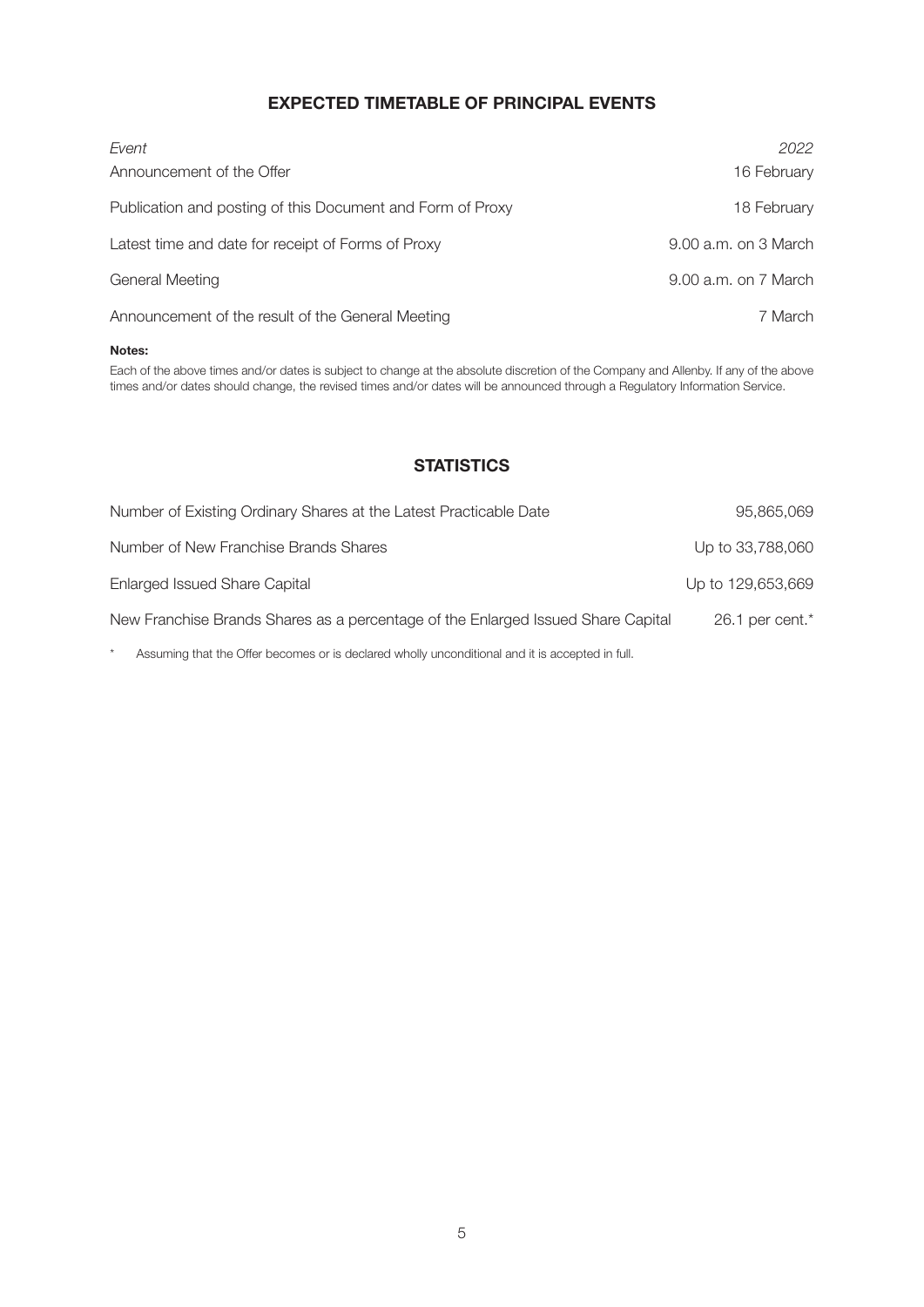# **DIRECTORS, SECRETARY AND ADVISERS**

| <b>Directors</b>                                                               | Stephen Hemsley, Executive Chairman<br>Chris Dent, Chief Financial Officer<br>Julia Choudhury, Corporate Development Director<br>Tim Harris, Managing Director-B2C Division<br>Peter Molloy, Managing Director-Metro Rod &<br>Metro Plumb<br>Colin Rees, Chief Information Officer<br>Nigel Wray, Non-Executive Director<br>David Poutney, Non-Executive Director<br>Rob Bellhouse, Non-Executive Director |
|--------------------------------------------------------------------------------|------------------------------------------------------------------------------------------------------------------------------------------------------------------------------------------------------------------------------------------------------------------------------------------------------------------------------------------------------------------------------------------------------------|
|                                                                                | all of:                                                                                                                                                                                                                                                                                                                                                                                                    |
|                                                                                | Ashwood Court<br>Springwood Close<br><b>Tytherington Business Park</b><br>Macclesfield<br>England<br><b>SK10 2XF</b>                                                                                                                                                                                                                                                                                       |
| <b>Company Secretary</b>                                                       | <b>Mark Peters</b>                                                                                                                                                                                                                                                                                                                                                                                         |
| <b>Company website</b>                                                         | www.franchisebrands.co.uk                                                                                                                                                                                                                                                                                                                                                                                  |
| <b>Financial Adviser, Nominated Adviser and</b><br>Joint Broker to the Company | Allenby Capital Limited<br>5 St. Helen's Place<br>London<br>EC3A 6AB                                                                                                                                                                                                                                                                                                                                       |
| <b>Financial Adviser and Joint Broker</b><br>to the Company                    | Dowgate Capital Limited<br>15 Fetter Lane<br>London<br>EC4A 1BW                                                                                                                                                                                                                                                                                                                                            |
| <b>Lawyers to the Company</b>                                                  | Gateley Legal<br>One Eleven<br><b>Edmund Street</b><br>Birmingham<br><b>B3 2HJ</b>                                                                                                                                                                                                                                                                                                                         |
| <b>Accountants and auditors to the Company</b>                                 | <b>BDO LLP</b><br>55 Baker Street<br>London<br>W1U 7EU                                                                                                                                                                                                                                                                                                                                                     |
| <b>Financial PR to the Company</b>                                             | MHP (a trading division of Engine Partners UK LLP)<br>60 Great Portland Street<br>London<br>W1W7RT                                                                                                                                                                                                                                                                                                         |
| <b>Registrars to the Company</b>                                               | <b>SLC Registrars</b><br>Highdown House<br>Yeoman Way<br>Worthing<br>BN99 3HH                                                                                                                                                                                                                                                                                                                              |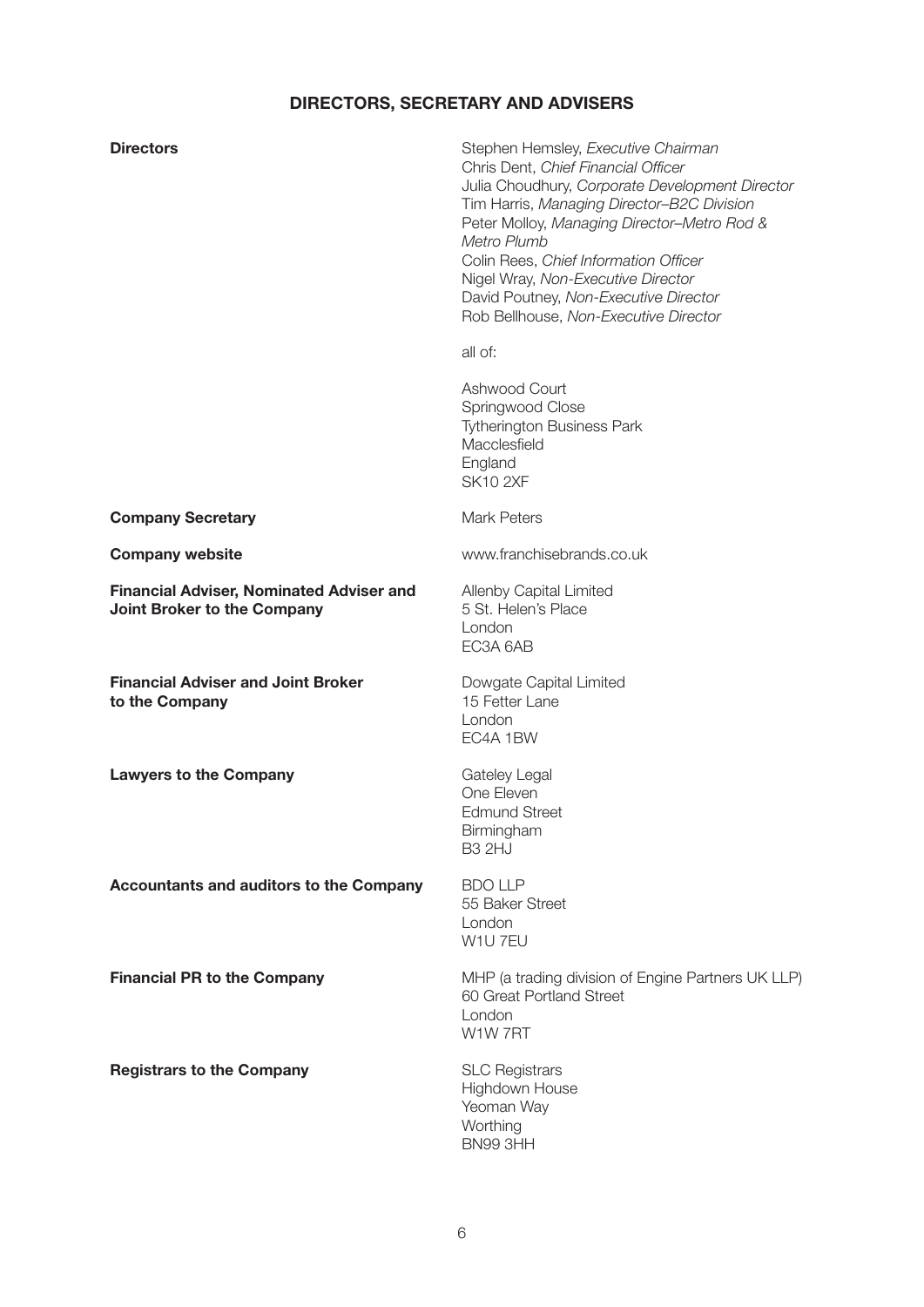## **DEFINITIONS**

The following definitions apply throughout this Document unless the context otherwise requires:

| "Act"                                            | the Companies Act 2006 (as amended);                                                                                                                                                                                                                          |
|--------------------------------------------------|---------------------------------------------------------------------------------------------------------------------------------------------------------------------------------------------------------------------------------------------------------------|
| "Admission"                                      | admission of the New Franchise Brands Shares to trading on AIM;                                                                                                                                                                                               |
| "AIM"                                            | the AIM market operated by the London Stock Exchange;                                                                                                                                                                                                         |
| "AIM Rules"                                      | the rules and guidance notes for AIM companies and their<br>nominated advisers issued by the London Stock Exchange from<br>time to time relating to AIM traded securities and the operation<br>of AIM;                                                        |
| "Allenby"                                        | Allenby Capital Limited, a limited liability company incorporated and<br>registered in England and Wales with registered number 06706681,<br>authorised and regulated by the FCA, and the Company's financial<br>adviser, nominated adviser and joint broker; |
| "Announcement"                                   | the joint announcement made by Franchise Brands and Filta on<br>16 February 2022 in relation to the Offer pursuant to Rule 2.7 of the<br>Code;                                                                                                                |
| "Business Day"                                   | a day on which dealings in domestic securities may take place on<br>the London Stock Exchange;                                                                                                                                                                |
| "Certificated form" or<br>"in Certificated form" | an Ordinary Share recorded on the Register as being held in<br>certificated form (namely, not in CREST);                                                                                                                                                      |
| "Circular" or "Document"                         | this document;                                                                                                                                                                                                                                                |
| "Closing Price"                                  | unless otherwise stated, the closing middle market quotation<br>derived from the AIM Appendix to the Daily Official List;                                                                                                                                     |
| "Code"                                           | The City Code on Takeovers and Mergers;                                                                                                                                                                                                                       |
| "Company" or "Franchise Brands"                  | Franchise Brands plc, a company incorporated and registered in<br>England and Wales with registered number 10281033;                                                                                                                                          |
| "Conditions"                                     | the conditions to the Offer, as set out in the Offer Document;                                                                                                                                                                                                |
| "CREST"                                          | the relevant system (as defined in the CREST Regulations) in<br>respect of which Euroclear is the operator (as defined in those<br>regulations);                                                                                                              |
| "CREST Regulations"                              | the Uncertificated Securities Regulations 2001 (S.I. 2001 No. 3755)<br>(as amended);                                                                                                                                                                          |
| "Directors" or " Board"                          | the directors of the Company whose names are set out on page 6<br>of this Document, or any duly authorised committee thereof;                                                                                                                                 |
| "Enlarged Group"                                 | the Group, as enlarged by the Offer;                                                                                                                                                                                                                          |
| "Enlarged Issued Share Capital"                  | up to 129,653,669 Franchise Brands Shares, being the entire<br>issued Ordinary Share capital of the Company following the Offer,<br>assuming the Offer is declared unconditional and accepted in full;                                                        |
| "Euroclear"                                      | Euroclear UK & International Limited, the operator of CREST;                                                                                                                                                                                                  |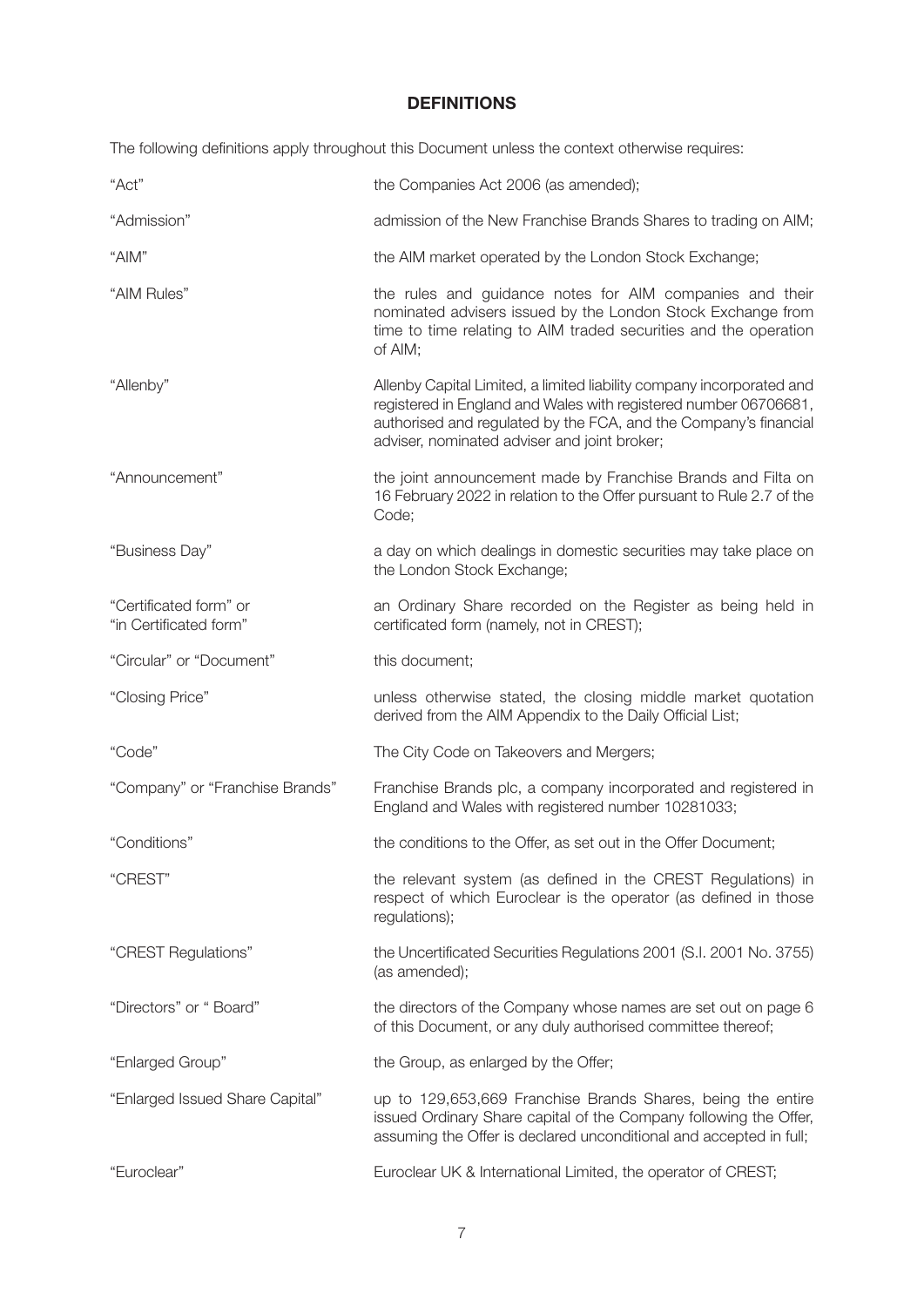| "Exchange Ratio"                   | 1.157 New Franchise Brands Shares in exchange for each Filta<br>Share;                                                                                                                                                                                                                                                                                               |
|------------------------------------|----------------------------------------------------------------------------------------------------------------------------------------------------------------------------------------------------------------------------------------------------------------------------------------------------------------------------------------------------------------------|
| "Existing Franchise Brands Group"  | the Company and its subsidiary undertakings as at the date of this<br>Document;                                                                                                                                                                                                                                                                                      |
| "Existing Ordinary Shares"         | the 95,865,609 Ordinary Shares in issue at the date of this<br>Document, all of which are admitted to trading on AIM;                                                                                                                                                                                                                                                |
| "Existing Shareholders"            | the holders of Existing Ordinary Shares;                                                                                                                                                                                                                                                                                                                             |
| "FCA"                              | the Financial Conduct Authority;                                                                                                                                                                                                                                                                                                                                     |
| "Filta"                            | Filta Group Holdings plc, a company incorporated and registered<br>in England and Wales with registered number 10095071;                                                                                                                                                                                                                                             |
| "Filta Directors" or "Filta Board" | the directors of Filta at the date of the Offer Document;                                                                                                                                                                                                                                                                                                            |
| "Filta EMI Plan"                   | the 2017 Filta Group Holdings plc Enterprise Management Incentive<br>Scheme (adopted by the Directors of Filta on 20 April 2017);                                                                                                                                                                                                                                    |
| "Filta Group"                      | Filta and its subsidiary undertakings as at the date of this<br>Document;                                                                                                                                                                                                                                                                                            |
| "Filta Incentive Schemes"          | together, the Filta EMI Plan and the SARs Plan;                                                                                                                                                                                                                                                                                                                      |
| "Filta Shares"                     | the existing unconditionally allotted or issued and fully paid ordinary<br>shares of ten pence each in the capital of Filta and any further<br>ordinary shares which are unconditionally allotted or issued whilst<br>the Offer remains open for acceptance or, subject to the provisions<br>of the Code, by such earlier date as Franchise Brands may<br>determine; |
| "Filta Shareholders"               | holders of Filta Shares from time to time;                                                                                                                                                                                                                                                                                                                           |
| "Form of Proxy"                    | the form of proxy for use in connection with the General Meeting<br>which accompanies this Document;                                                                                                                                                                                                                                                                 |
| "Franchise Brands Share Schemes"   | the existing Franchise Brands share incentive schemes, under<br>which options are held over Franchise Brands shares;                                                                                                                                                                                                                                                 |
| "FSMA"                             | the Financial Services and Markets Act 2000 (as amended);                                                                                                                                                                                                                                                                                                            |
| "General Meeting"                  | a duly convened general meeting (or any adjournment thereof) of<br>the Shareholders at which the Resolution will be proposed, to be<br>held at the Company's offices at Ashwood Court, Springwood<br>Close, Tytherington Business Park, Macclesfield, SK10 2XF at<br>9.00 a.m. on 7 March 2022, notice of which is set out in the Notice<br>of General Meeting;      |
| "ISIN"                             | International Securities Identification Number;                                                                                                                                                                                                                                                                                                                      |
| "Latest Practicable Date"          | 17 February 2022, being the latest practicable date prior to the<br>posting of this Document;                                                                                                                                                                                                                                                                        |
| "London Stock Exchange"            | London Stock Exchange plc;                                                                                                                                                                                                                                                                                                                                           |
| "New Franchise Brands Shares"      | up to 33,788,060 new Ordinary Shares to be allotted and issued<br>pursuant to the Offer;                                                                                                                                                                                                                                                                             |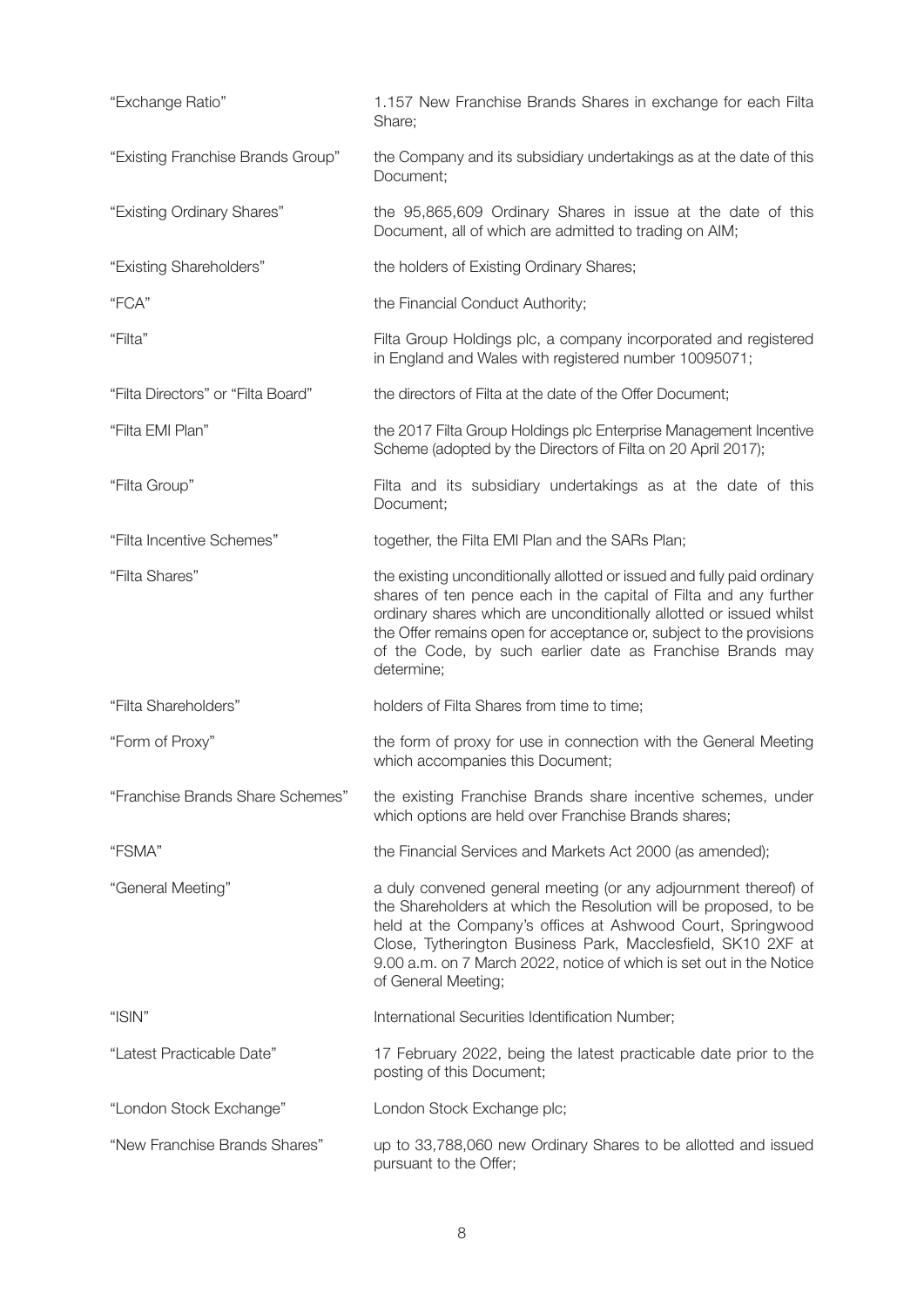| "Notice of General Meeting"                                   | the notice convening the General Meeting which is set out at the<br>end of this Document;                                                                                                                                                            |
|---------------------------------------------------------------|------------------------------------------------------------------------------------------------------------------------------------------------------------------------------------------------------------------------------------------------------|
| "Offer"                                                       | the offer made by or on behalf of Franchise Brands to acquire the<br>entire issued and to be issued share capital of Filta and, where the<br>context admits, any subsequent revision, variation, extension or<br>renewal of such offer;              |
| "Offer Document"                                              | the offer document issued by Franchise Brands dated 18 February<br>2022 sent to Filta Shareholders in connection with the Offer;                                                                                                                     |
| "Offer Period"                                                | the offer period (as defined by the Code) relating to Filta, which<br>commenced on the date of the Announcement and will end on the<br>earlier of the date the Offer becomes unconditional or the date on<br>which the Offer lapses or is withdrawn; |
| "Offer Value"                                                 | the value of 1.157 Franchise Brands Shares at any particular time,<br>which on the Latest Practicable Date was 168.3 pence;                                                                                                                          |
| "Ordinary Shares"                                             | the ordinary shares of 0.5 pence each in the capital of the<br>Company;                                                                                                                                                                              |
| "Panel"                                                       | The Panel on Takeovers and Mergers;                                                                                                                                                                                                                  |
| "Register"                                                    | the register of members of the Company maintained by the<br>Registrars;                                                                                                                                                                              |
| "Registrars"                                                  | SLC Registrars Limited, a company incorporated and registered in<br>England and Wales with registered number 01991542;                                                                                                                               |
| "Resolution"                                                  | the resolution set out in the Notice of General Meeting;                                                                                                                                                                                             |
| "Restricted Jurisdiction"                                     | Australia, Canada, Japan, New Zealand, the Republic of South<br>Africa or the United States;                                                                                                                                                         |
| "Shareholders"                                                | holders of Ordinary Shares;                                                                                                                                                                                                                          |
| "sterling", "pounds sterling", "£"<br>"pence", "penny" or "p" | the lawful currency of the United Kingdom;                                                                                                                                                                                                           |
| "UK" or "United Kingdom"                                      | the United Kingdom of Great Britain and Northern Ireland;                                                                                                                                                                                            |
| "uncertificated" or<br>"in uncertificated form"               | an Ordinary Share recorded on the Register as being held in<br>uncertificated form in CREST and title to which, by virtue of the<br>CREST Regulations, may be transferred by means of CREST;                                                         |
| "Unconditional Date"                                          | the 60th day following the publication of this document (being<br>19 April 2022) or such other date as Franchise Brands may specify<br>in accordance with the Code;                                                                                  |
| "\$" or "US dollar"                                           | the lawful currency of the United States of America;                                                                                                                                                                                                 |
| "US Securities Act"                                           | the United States Securities Act of 1933 (as amended).                                                                                                                                                                                               |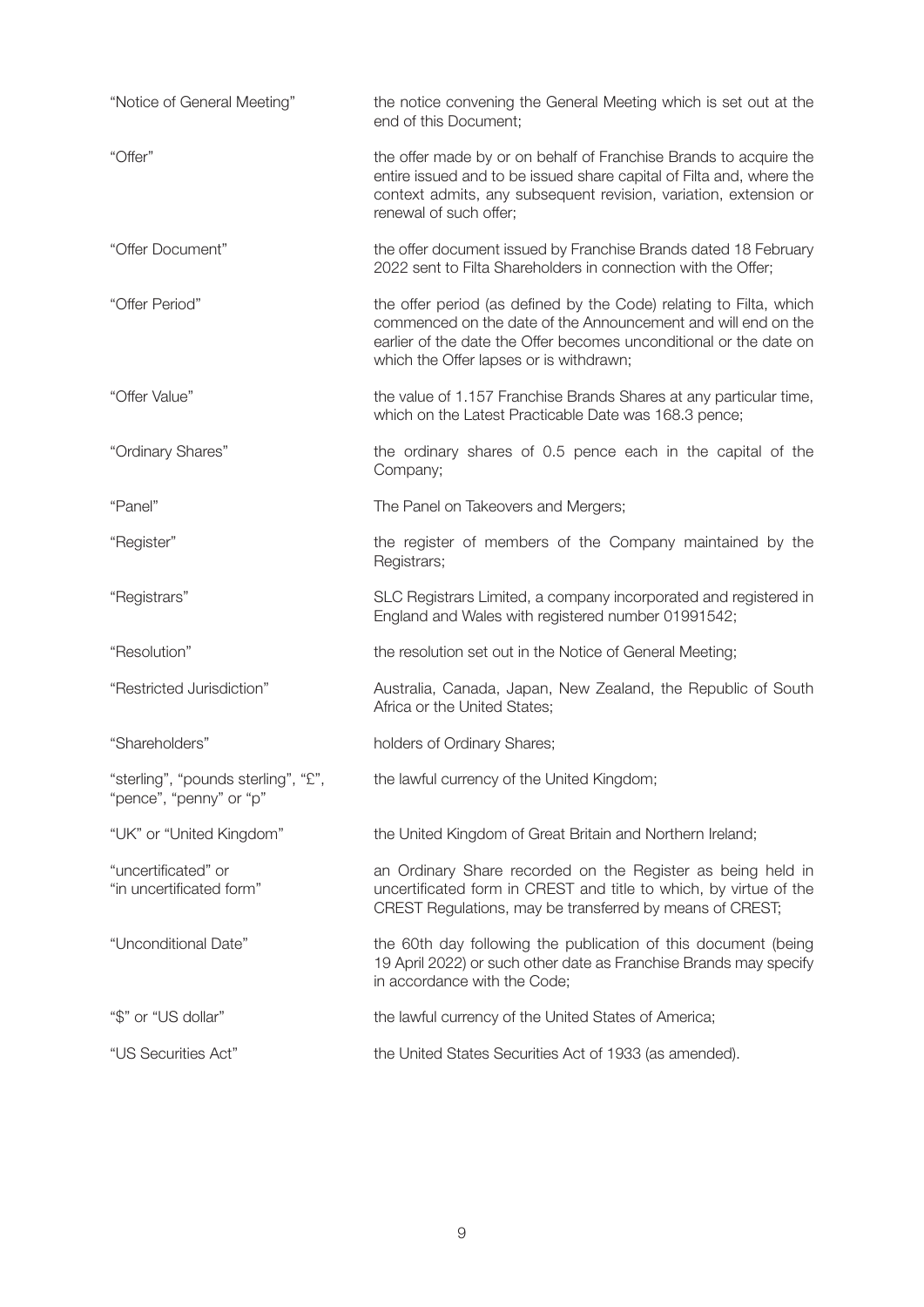## **LETTER FROM THE**

## **EXECUTIVE CHAIRMAN OF FRANCHISE BRANDS PLC**

# **Franchise Brands plc**

*(Incorporated in England and Wales with registered number 10281033)*

Stephen Hemsley, *Executive Chairman* **Registered Office:** Registered Office: Chris Dent, *Chief Financial Officer* Ashwood Court Julia Choudhury, *Corporate Development Director* **Springwood Close Springwood Close** Tim Harris, *Managing Director – B2C Division* **The Convention Convention Convention** Tytherington Business Park Peter Molloy, *Managing Director – Metro Rod & Metro Plumb* Macclesfield Colin Rees, *Chief Information Officer* **England England** Nigel Wray, *Non-Executive Director* **SK10 2XF** and the state of the SK10 2XF and the SK10 2XF David Poutney, *Non-Executive Director* Rob Bellhouse, *Non-Executive Director*

18 February 2022

*To holders of Ordinary Shares and to holders of options*

Dear Shareholder,

#### **Recommended all-share offer for Filta Group Holdings plc, issue of up to 33,788,060 New Franchise Brands Shares and Notice of General Meeting**

#### **1. Introduction**

On 16 February 2022, the Filta Directors and the Board announced that they had reached agreement on the terms of a recommended all-share offer to be made by Franchise Brands for the entire issued and to be issued share capital of Filta, to be implemented by means of a Code takeover offer.

The purpose of this letter is to explain to Shareholders the background to and reasons for the Offer and to seek Shareholders' approval of the Resolution to enable the Directors to issue the New Franchise Brands Shares pursuant to the Offer. The Notice of General Meeting is set out at the end of this document.

For information purposes only, a copy of the Offer Document sent to Filta Shareholders is enclosed with this Document and is available on our website.

#### **2. Summary of the terms of the Offer**

Under the Offer, Franchise Brands is offering to acquire the entire issued and to be issued share capital of Filta on the following basis:

#### **1.157 New Franchise Brands Shares in exchange for each Filta Share**

The New Franchise Brands Shares will be issued credited as fully paid and will rank *pari passu* in all respects with the Existing Ordinary Shares, including the right to receive and retain dividends and other distributions declared, made or paid. Application will be made to the London Stock Exchange for the New Franchise Brands Shares to be admitted to trading on AIM.

Upon the Offer becoming or being declared unconditional in all respects and assuming Franchise Brands acquires all the fully diluted share capital of Filta, Filta Shareholders will own approximately 26.1 per cent. of the Enlarged Issued Share Capital (based on the Existing Ordinary Shares and on the assumption that the Offer is accepted in respect of the fully diluted share capital of Filta).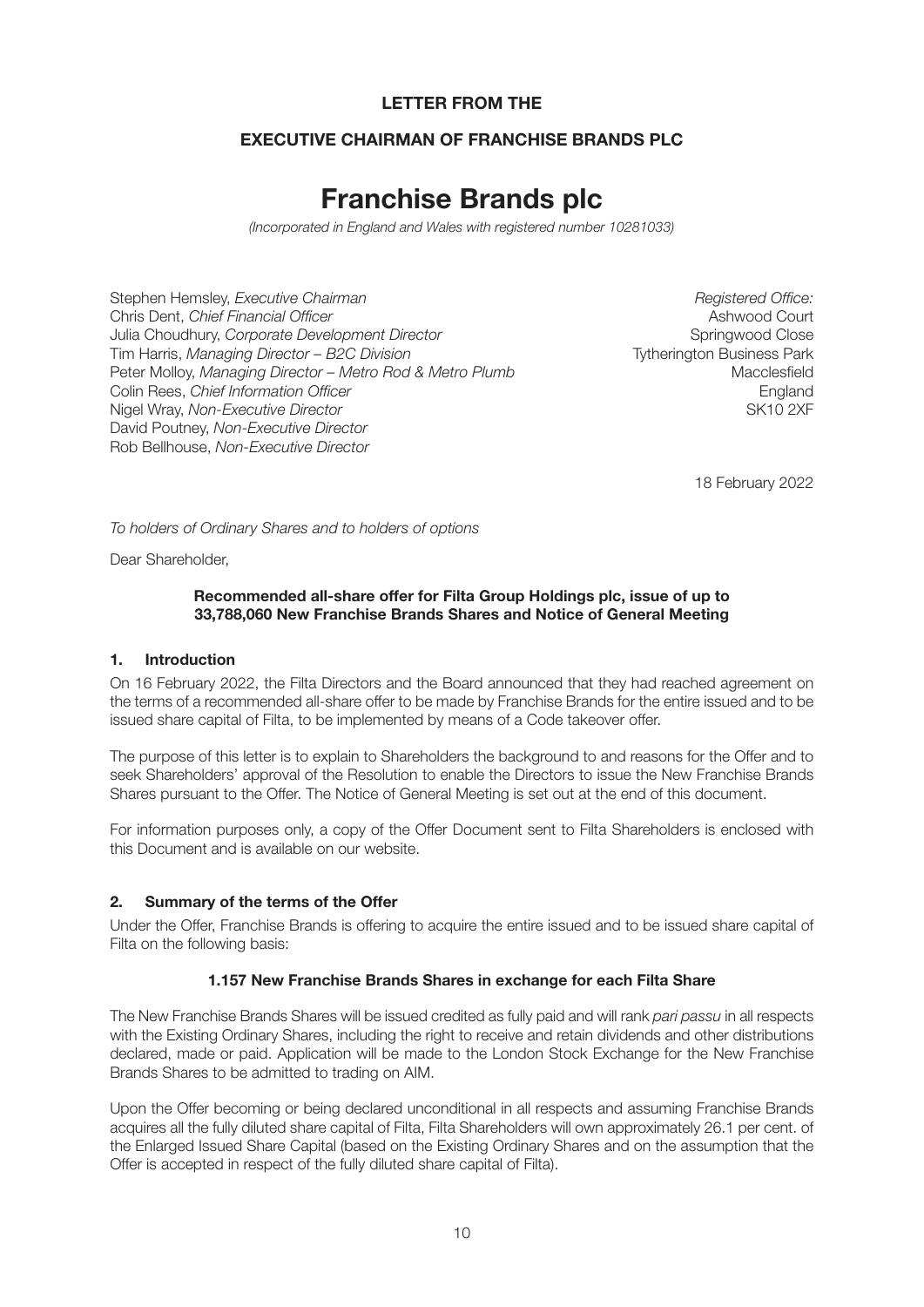Based on the Exchange Ratio and the Closing Price per Existing Ordinary Share of 145.5 pence on the Latest Practicable Date, the Offer is equivalent in value to 168.3 pence for each Filta Share. The Offer Value values the entire issued and to be issued ordinary share capital of Filta at approximately £49.2 million.

The Offer Value at the Latest Practicable Date represents a premium of approximately:

- l 6.2 per cent. to the Closing Price of 158.5 pence per Filta Share on 15 February 2022 (being the latest practicable date prior to the commencement of the Offer Period);
- 8.6 per cent. to the Closing Price of 155.0 pence per Filta Share on the Latest Practicable Date;
- 22.1 per cent. to the volume-weighted average price of 137.9 pence per Filta Share for the three months ended 15 February 2022 (being the latest practicable date prior to the commencement of the Offer Period); and
- l 15.5 per cent. to the volume-weighted average price of 145.7 pence per Filta Share for the twelve months ended 15 February 2022 (being the latest practicable date prior to the commencement of the Offer Period).

In addition, the volume-weighted average price for the 30 day period ended 15 February 2022 (being the latest practicable date prior to the commencement of the Offer Period) of 157.1 pence per Franchise Brands Share multiplied by the Exchange Ratio represents a premium of 29.8 per cent. over the volume-weighted average price for the 30 day period ended 15 February 2022 (being the latest practicable date prior to the commencement of the Offer Period) of 140.0 pence per Filta Share.

If, after the date of the Announcement and before the Offer becomes or is declared wholly unconditional, any dividend and/or other distribution and/or other return of capital is announced, declared, made or paid or becomes payable in respect of the Filta Shares, Franchise Brands reserves the right to reduce the Offer Value by an amount up to the amount of such dividend and/or distribution and/or return of capital so announced, declared, made, paid or payable. If Franchise Brands exercises this right or makes such a reduction to the Offer Value in respect of a dividend and/or other distribution and/or return of capital, Filta Shareholders will be entitled to receive and retain that dividend and/or distribution and/or return of capital. Any exercise by Franchise Brands of its right referred to in this paragraph shall be subject of an announcement and, for the avoidance of doubt, shall not constitute a revision or variation to the terms of the Offer for the purposes of the Code.

The Offer is conditional upon, amongst other matters, the passing of the Resolution and Franchise Brands receiving valid acceptances in respect of, and/or having otherwise acquired, Filta Shares which constitute more than 75 per cent. of the voting rights relating to the Filta Shares.

The full terms and conditions of the Offer are set out in the Offer Document.

#### **3. Background to and reasons for the Offer**

Franchise Brands is focused on building market-leading businesses primarily through a franchise model. It currently has a combined network of over 425 franchisees across five principal franchise brands in the UK. Its focus is on established brands that can benefit from its shared support services, specialist sector expertise, management experience and group resources.

Franchise Brands has continued to selectively seek earnings-enhancing acquisitions of complementary B2C franchise businesses where we can leverage its existing divisional structure and high-quality shared support services. Having visibility of both franchisees' and franchisors' longer-term viability following the COVID-19 crisis is a key factor. We also remain interested in the acquisition of complementary B2B businesses that will assist in expanding the range of services offered by our B2B franchisees. Finally, we stated in our 2020 annual report that we were searching for additional franchise businesses of scale that could create a third division of the Group.

In Franchise Brands' half year results announced on 22 July 2021, we stated that with all our main businesses growing again and with a positive outlook, we are confident that the Group's organic growth priorities are well supported and on track to deliver and we are, therefore, increasing our focus on growth by acquisition and are actively reviewing acquisition opportunities that would be significantly earningsenhancing.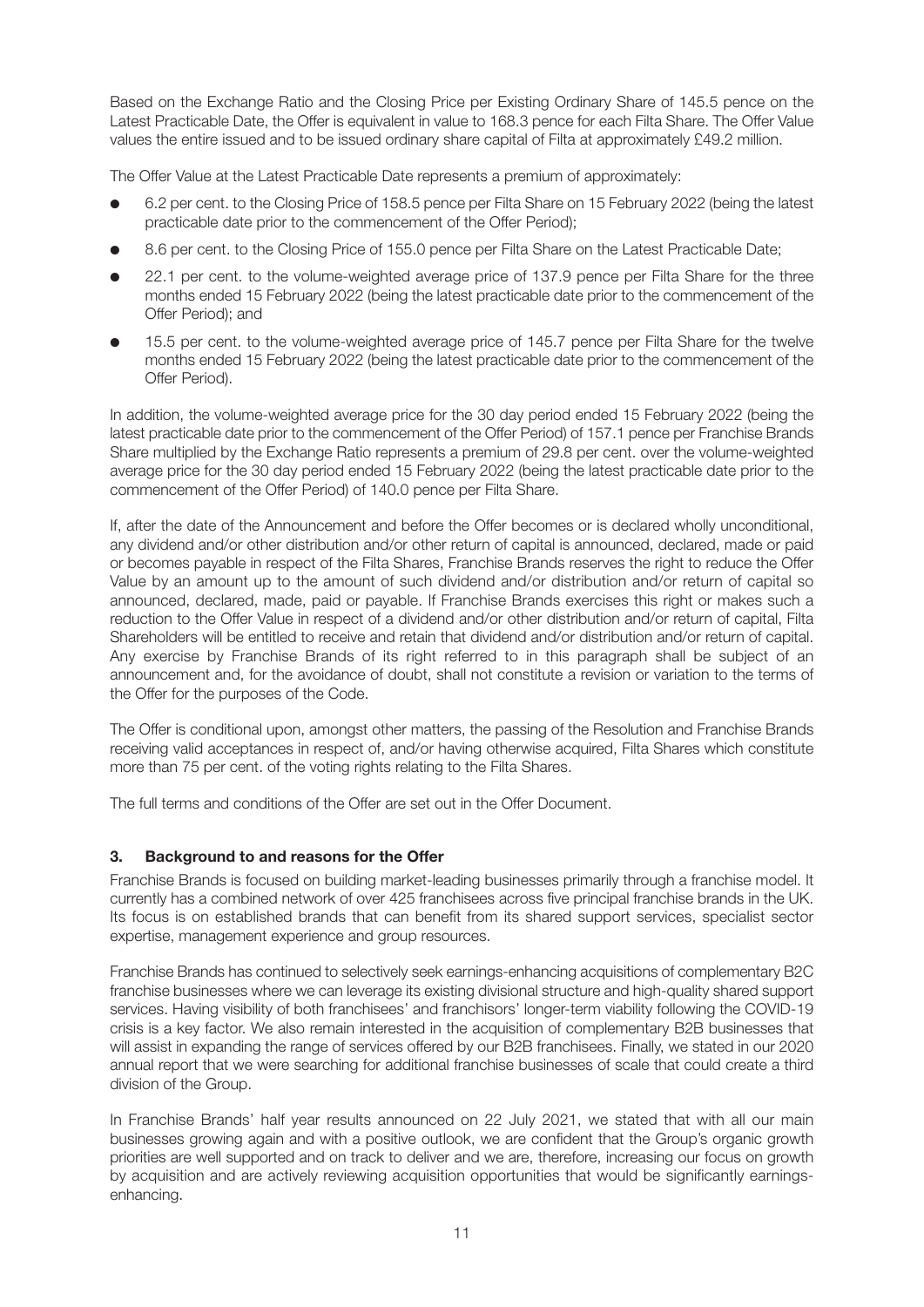The Franchise Brands Board and the Filta Board believe that the merging of the Franchise Brands and Filta businesses, by way of the Offer, if the Offer becomes or is declared wholly unconditional, would deliver significant benefits to all stakeholders including:

- l establishing an enlarged Group of greater scale, able to leverage the combined franchising and management experience and expertise, shared support services and resources to drive future growth in revenue and profits;
- enabling the Enlarged Group to offer one-stop solutions to its combined commercial customer base. The businesses of Franchise Brands and Filta in the UK each have a slightly different focus. Franchise Brands' Metro Rod, Metro Plumb and Willow Pumps businesses are primarily focused on reactive work serviced from a national network of 50 depots across the UK. In contrast, the Filta businesses are focused on planned maintenance and installation services. By combining these strengths, the Franchise Brands Directors believe the Enlarged Group would have the ability to offer a broader range of services to its combined customer base and provide competitive advantages in its ambition to offer a "Water In, Waste Out" service to the commercial sector in the UK;
- l the complementary nature of the services provided by the Enlarged Group, together with the breadth of the customer base of the combined direct labour businesses in the UK, will also provide significant opportunities for future growth. When combined with the Metro Rod national depot network, the Enlarged Group will have a comprehensive service offering for customers requiring planned maintenance and reactive services in a wide range of sectors;
- Filta has a well-established and successful franchise business in North America. The combination of the strength and depth of experienced management and Filta's high-quality support infrastructure and services means the Enlarged Group will be well placed to expand both organically and by acquisition in this very large market;
- l the opportunity for Filta to grow its UK franchise business using Franchise Brands' established franchise recruitment and support infrastructure;
- l the opportunity for Filta to continue to develop its European franchise business supported by Franchise Brands' management experience and expertise, shared support services and established UK support infrastructure.
- leveraging the investment Franchise Brands has made in the digital transformation of its businesses, which has provided it with scaleable, customisable, proprietary IT systems, for the benefit of the Enlarged Group;
- l the combination of the experienced management teams of Franchise Brands and Filta will enhance the growth opportunities of the Enlarged Group both in the UK and internationally;
- l Jason Sayers and Brian Hogan will join the Franchise Brands Board as Managing Director-Filta and Chief Financial Officer respectively, and will both strengthen the Enlarged Group's board and help to facilitate the smooth integration of the two businesses;
- $\bullet$  cost savings through the elimination of duplicated public quoted company costs and certain UK operational costs and overheads;
- enhancing the Enlarged Group's ability to make acquisitions due to the additional managerial resources, balance sheet strength and international presence of the Enlarged Group;
- as an enlarged group with a higher market capitalisation and potentially increased liquidity in its shares, the opportunity to attract wider institutional investor interest providing greater access to capital. The Enlarged Group will be one of the UK's largest franchise businesses in terms of market capitalisation; and
- helping to attract and retain key people due to the increased size and scale of the Enlarged Group with increased opportunities for the employees of both businesses.

The Franchise Brands Board and Filta Board believe that the strategic rationale for the Offer as set out above is compelling, and the financial rationale for combining the businesses of Franchise Brands and Filta is sound, with the potential to deliver substantial benefits to customers, employees, franchisees, shareholders and other stakeholders of both Franchise Brands and Filta. The Offer is expected to result in enhanced value for Filta Shareholders and Franchise Brands Shareholders, reflecting a combination of the recommended Offer Value and the significant synergy potential of the Offer.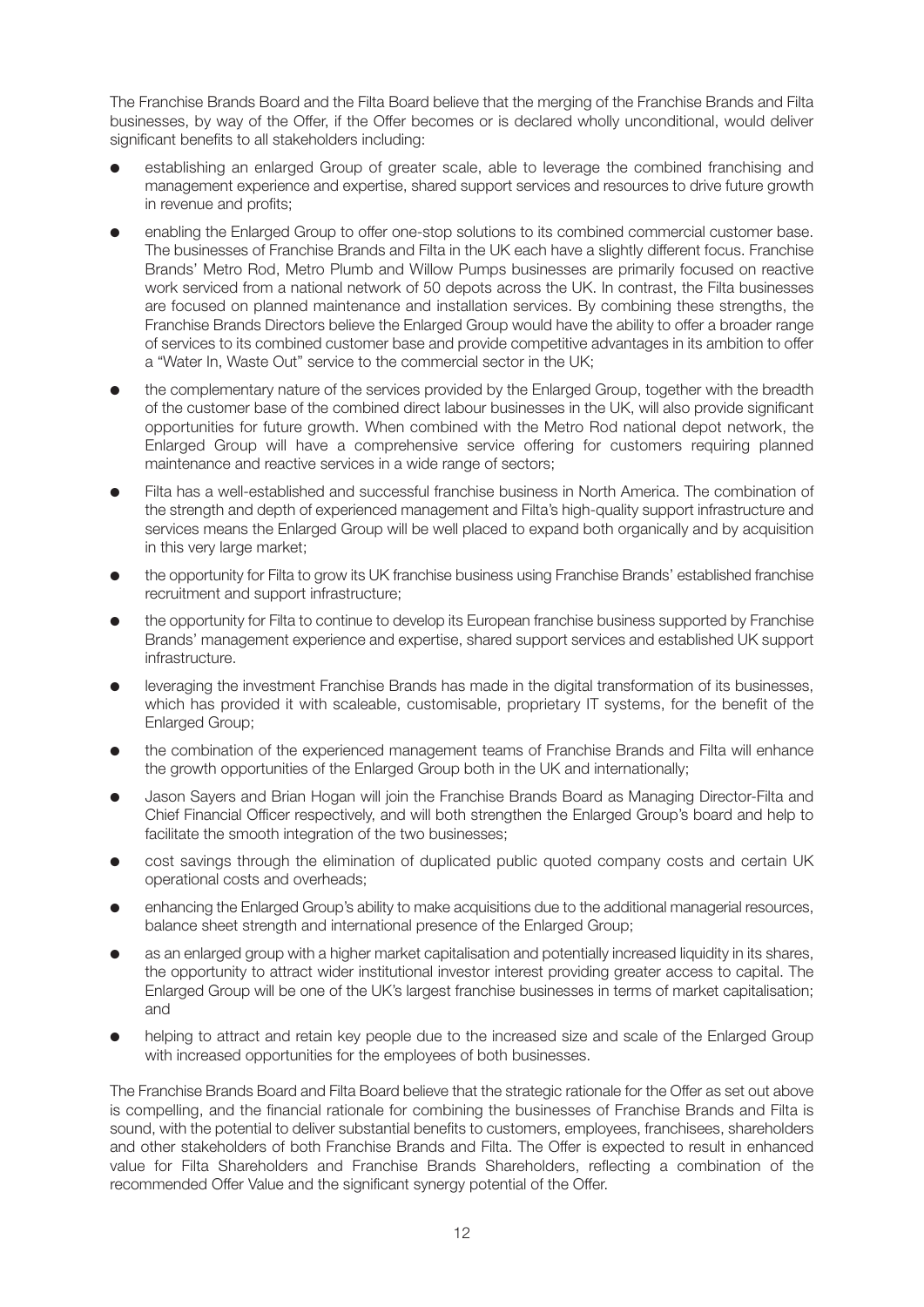The share for share offer enables Filta Shareholders to participate fully in the potential value creation of the Enlarged Group and benefit from future shareholder returns, including participating in the continuation of Franchise Brands' progressive dividend policy following the Offer. In particular, Filta Shareholders that validly accept the Offer will be entitled to receive any final dividend that Franchise Brands might recommend, subject to shareholder approval, for the year ended 31 December 2021 in respect of the New Franchise Brands Shares they receive as a result of the Offer.

The Franchise Brands Board and Filta Board believe that the terms of the Offer fairly reflect both Franchise Brands' and Filta's respective standalone businesses and their prospects as well as an appropriate sharing of the anticipated synergies resulting from the Offer. In addition, Filta will have ongoing representation on the board of the Enlarged Group, with Jason Sayers and Brian Hogan joining the Franchise Brands Board as Managing Director-Filta and Chief Financial Officer respectively.

#### **4. Management, employees and locations**

Upon the Offer becoming or being declared wholly unconditional, the Franchise Brands Board intends that the existing business activities of Filta will operate as a standalone division of the Enlarged Group.

Franchise Brands recognises the quality of Filta's employees and management team and their importance to the success of Filta and believes that they will be a key factor in maximising the opportunities available to the Enlarged Group. Management and employees of both Franchise Brands and Filta will have the potential to benefit from new opportunities within the Enlarged Group following the Offer becoming or being declared wholly unconditional.

On the Offer becoming or being declared wholly unconditional, Jason Sayers will join the Franchise Brands Board as Managing Director-Filta. As announced on 7 December 2021, Franchise Brands' current Chief Financial Officer, Chris Dent, will be leaving Franchise Brands shortly after the announcement of its final results for the year ended 31 December 2021 in order to take up a new role. Franchise Brands is therefore pleased that Brian Hogan will also join the Franchise Brands Board as Chief Financial Officer. These appointments will both strengthen the Enlarged Group's board and help facilitate the smooth integration of the two businesses. On the Offer becoming or being declared wholly unconditional, it is intended that all of the Filta non-executive directors will resign from the Filta Board, with such resignation to take effect from the date of cancellation of Filta Shares from trading on AIM. Victor Clewes and Jlubomir Urosevic, currently executive directors of Filta, will remain in the Filta business in senior management roles. No incentivisation arrangements for Filta's senior managers and employees have been discussed or agreed, and Franchise Brands expects to commence a review of the Filta and Franchise Brands compensation arrangements shortly after the Offer becoming or being declared wholly unconditional.

Franchise Brands intends to safeguard the existing statutory and contractual employment rights of Filta Group's management and employees and has no plans to make any material changes to the terms and conditions of employment.

The Franchise Brands Board believes that some cost savings will be available from an operational and administrative review of the Enlarged Group, which is likely to be required following the Offer to reduce costs arising from duplicated head office functions. It is anticipated that such review may lead to a small reduction in headcount of head office functions given the overlap in expertise between the Franchise Brands Group and the Filta Group, however, Franchise Brands will seek to redeploy such employees elsewhere within the Enlarged Group. Whilst any review is subject to detailed planning, Franchise Brands intends to engage with appropriate stakeholders, including employee representative bodies, to assess the overall impact of the finalisation of any such plans. Otherwise, Franchise Brands does not expect a material reduction in headcount or to make any material change to the balance of skills and functions of employees and management of Filta Group and Franchise Brands Group.

Filta operates two defined contribution pension schemes. There is no intention to make any changes to the current levels of pension contributions for existing members of, or admission of new members to, Filta's defined contribution pension schemes. Over time, Franchise Brands will seek to harmonise employee benefits across the Enlarged Group.

Franchise Brands has no intention to redeploy any material fixed assets of Filta or change Filta or Franchise Brands' locations of business or employment, including locations of their respective headquarters for at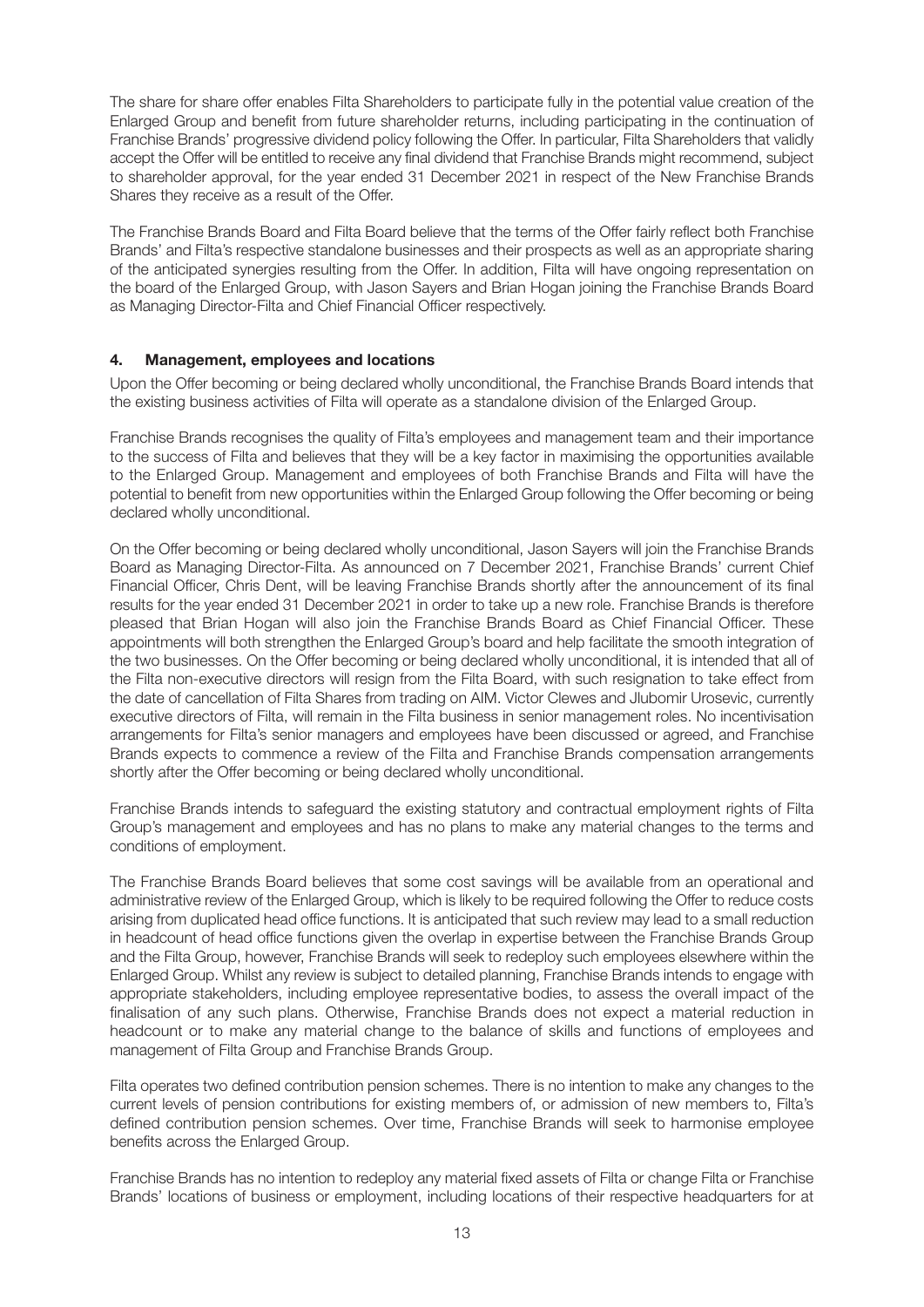least the next 12 months, as a consequence of the Offer. Franchise Brands has no intention to change, relocate or curtail Filta's existing new product research and development function. Franchise Brands has no intention of changing Filta's operational brand given its position in the market.

## **5. Information on the Filta Group**

The Filta Directors believe that Filta is one of the market leaders in the commercial kitchen services sector, servicing restaurants, supermarkets, stadiums, healthcare, education, hotels and amusement parks. Trusted by many global brands, the Filta Group specialises in fryer management and grease and drain management, servicing businesses that require regular maintenance.

Filta provides cooking oil filtration and fryer management services to restaurants and other food establishments throughout North America, the UK and mainland Europe, servicing thousands of customers every week. This is Filta's core and original service, FiltaFry, which is operated by 180 Franchise Partners across the UK, USA and Europe.

Over the years, other products and services have been developed to be provided to the same customer base, taking advantage of Filta's market knowledge and working relationships to provide:

- fryer management and cooking oil services;
- fats, oils and grease management;
- $\bullet$  wastewater pumping and treatment;
- **•** commercial refrigeration seal replacement service; and
- automated extraction duct cleaning.

## **6. Financial Information on the Filta Group**

In the year ended 31 December 2020, the Filta Group generated revenue of approximately £16.4 million, a loss before tax of approximately £0.9 million and had net assets on its balance sheet as at 31 December 2020 of approximately £7.7 million. In the unaudited interim results for the Filta Group for the six months to 30 June 2021, revenue was £9.7 million (H1 2020: £8.3 million) and it achieved a gross profit of £3.9 million (H1 2020: £3.4 million), giving an adjusted EBITDA of £1.3 million (H1 2020: £0.2 million). The reported unaudited profit before tax of £0.2 million (2020: loss of £0.8 million) was after incurring £1.0 million of non-cash or non-recurring charges (H1 2020: £0.9 million). Filta had net assets on its unaudited balance sheet as at 30 June 2021 of approximately £7.6 million.

#### *Filta Current trading*

On 7 February 2022, Filta announced a trading update confirming, *inter alia*, that revenues recovered strongly through 2021 and are now running at higher levels than they were before the impact of the pandemic. The record-setting third and fourth quarters helped the Group to finish the year with revenues of £23.6 million (2020: £16.4 million) (unaudited). This performance was led by a strong and early recovery in North America, where sales grew 82 per cent. year-on-year to a record of £14.2 million (2020: £7.8 million). Although the return to normality was slower in the UK operations, second half revenues increased by 37 per cent. over the first half, resulting in full year UK revenues of £8.9 million, up 10 per cent. on 2020.

Filta announced that its Group's cash position has continued to improve with net cash (including lease liabilities) of £0.7 million as of 31 December 2021 (31 December 2020: net debt £1.6 million).

#### **7. Current trading of the Existing Franchise Brands Group**

On 11 January 2022, Franchise Brands announced a trading update for the financial year ended 31 December 2021. Metro Rod system sales grew by 24 per cent. to a record £50.4 million (2020: £40.6 million). Willow Pumps' service division has continued to grow and contributed to the overall business growing sales for the year by 11 per cent. to £13.8 million (unaudited) (2020: £12.4 million). However, the supply and install division of Willow Pumps has been slower to recover. The Group's B2C division continues to perform robustly with 57 new recruits year-to-date (2020: 58), strong cash generation and continued tight cost control.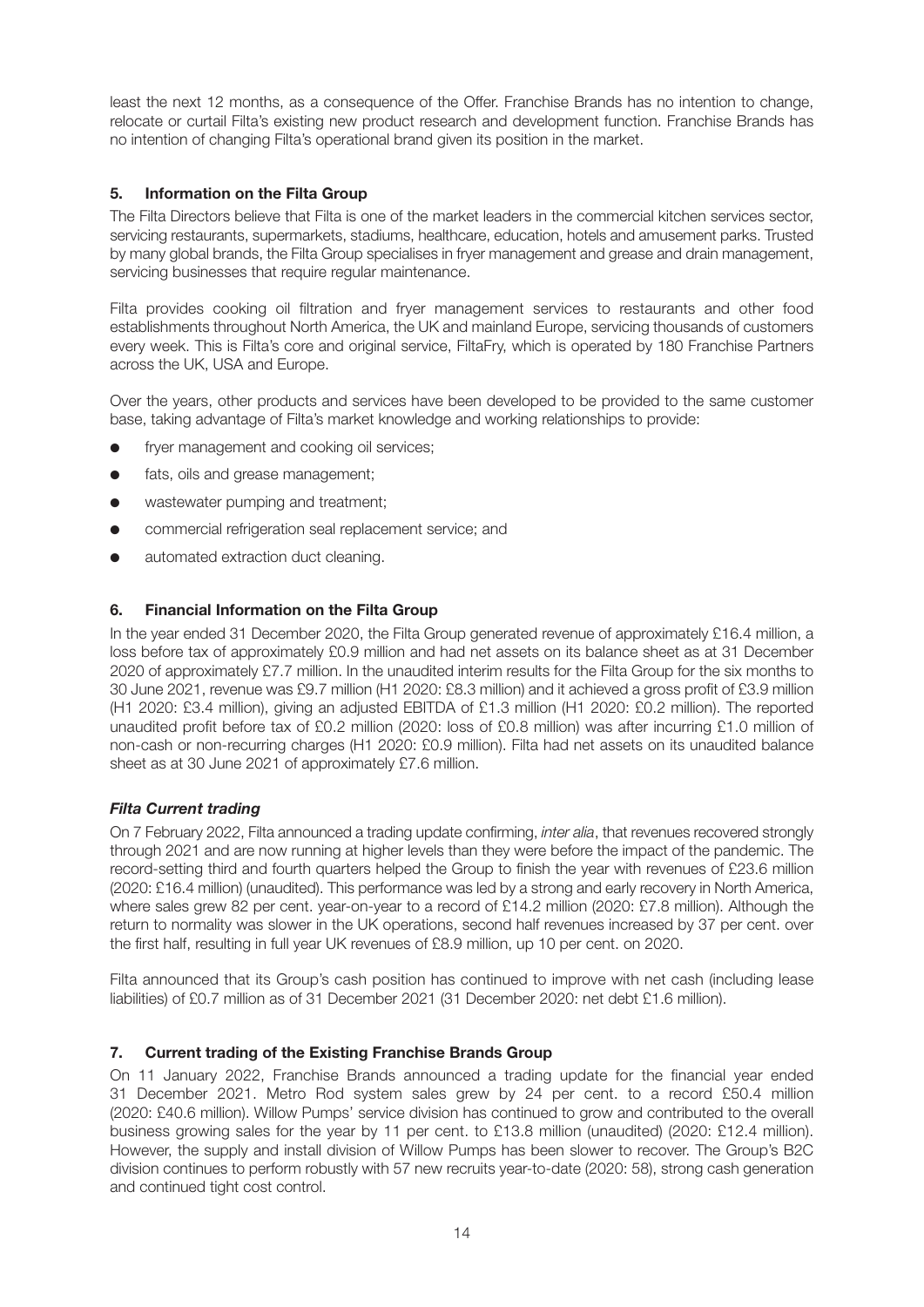The strong cash generative nature of Franchise Brands' business allowed the early full repayment of its term loan. At the year end, Franchise Brands had cash of £9.0 million and an additional £5.0 million of unutilised debt facilities. The strength of the deleveraged balance sheet and high level of liquidity puts Franchise Brands in a strong position to support its franchisees, invest in the business and people, support a progressive dividend policy, and take advantage of earnings-enhancing acquisition opportunities.

Franchise Brands expects to announce its annual results for the year ended 31 December 2021 on 3 March 2022.

## **8. Dividends and dividend policy**

As reported in Franchise Brands' annual report and accounts for the financial year ended 31 December 2020, the Franchise Brands Board has adopted a dividend policy to provide sustainable dividends to shareholders, consistent with the Group's earnings growth and debt gearing levels, to attract long-term investors and to enable shareholders to enjoy returns on their investment in tandem with the Group's growth. The payment and amount of any dividends or distributions to shareholders is at the discretion of the Board and, in the case of any final dividends, will be subject to shareholder approval.

Franchise Brands' recent dividend payment record (figures stated as pence per share)

| Year ending 31 December | 2017  | 2018 | 2019 | 2020 | 2021    |
|-------------------------|-------|------|------|------|---------|
| Interim $(p)$           | 0.17  | 0.21 | 0.30 | 0.30 | 0.60    |
| Final (p)               | 0.33  | 0.46 | 0.65 | 0.80 | $\star$ |
| Total (p)               | 0.50  | 0.67 | 0.95 | 1.10 | $\ast$  |
| per cent. increase      | 194.1 | 34.0 | 41.8 | 15.8 | n.a.    |

\* the final dividend for the year ending 31 December 2021 has not yet been recommended by the Board or approved by shareholders.

The increased diversification of the Enlarged Group, enhanced financial profile and earnings accretion are expected to support the generation of attractive and sustainable returns for shareholders in the Enlarged Group, including through dividends.

Following the Offer becoming or being declared wholly unconditional, Filta Shareholders that are issued Franchise Brands Shares pursuant to the Offer will receive any dividend that might be declared by Franchise Brands in respect of the year ended 31 December 2021 (if any).

## **9. Structure of the Offer**

#### *The Offer*

It is intended that the Offer will be implemented by means of a Code takeover offer. Franchise Brands has reserved the right, with the consent of the Panel, to implement the acquisition of Filta by means of a court-sanctioned scheme of arrangement between Filta and the Filta Shareholders under Part 26 of the Act rather than the Offer, whether before or after the posting of the Offer Document, if Filta provides its prior written consent.

#### *Conditions of the Offer*

The Offer is subject to the Conditions and further terms and conditions as set out in the Offer Document. The Conditions include, among other things:

(A) valid acceptances of the Offer having been received (and not validly withdrawn in accordance with the rules and requirements of the Code and the terms of the Offer) by no later than 1.00 pm on the Unconditional Date (or such other times and/or dates as Franchise Brands may specify, subject to the rules of the Code and where applicable with the consent of the Panel) in respect of such number of Filta Shares which, when aggregated with the Filta Shares held by Franchise Brands at the date of the Offer and any Filta Shares acquired or agreed to be acquired by Franchise Brands on or after such date, carry more than 75 per cent. (or, subject to the Code, such lower percentage as Franchise Brands may decide) of the voting rights then exercisable at a general meeting of Filta, provided that the Condition in this paragraph will not be satisfied unless Franchise Brands has acquired or agreed to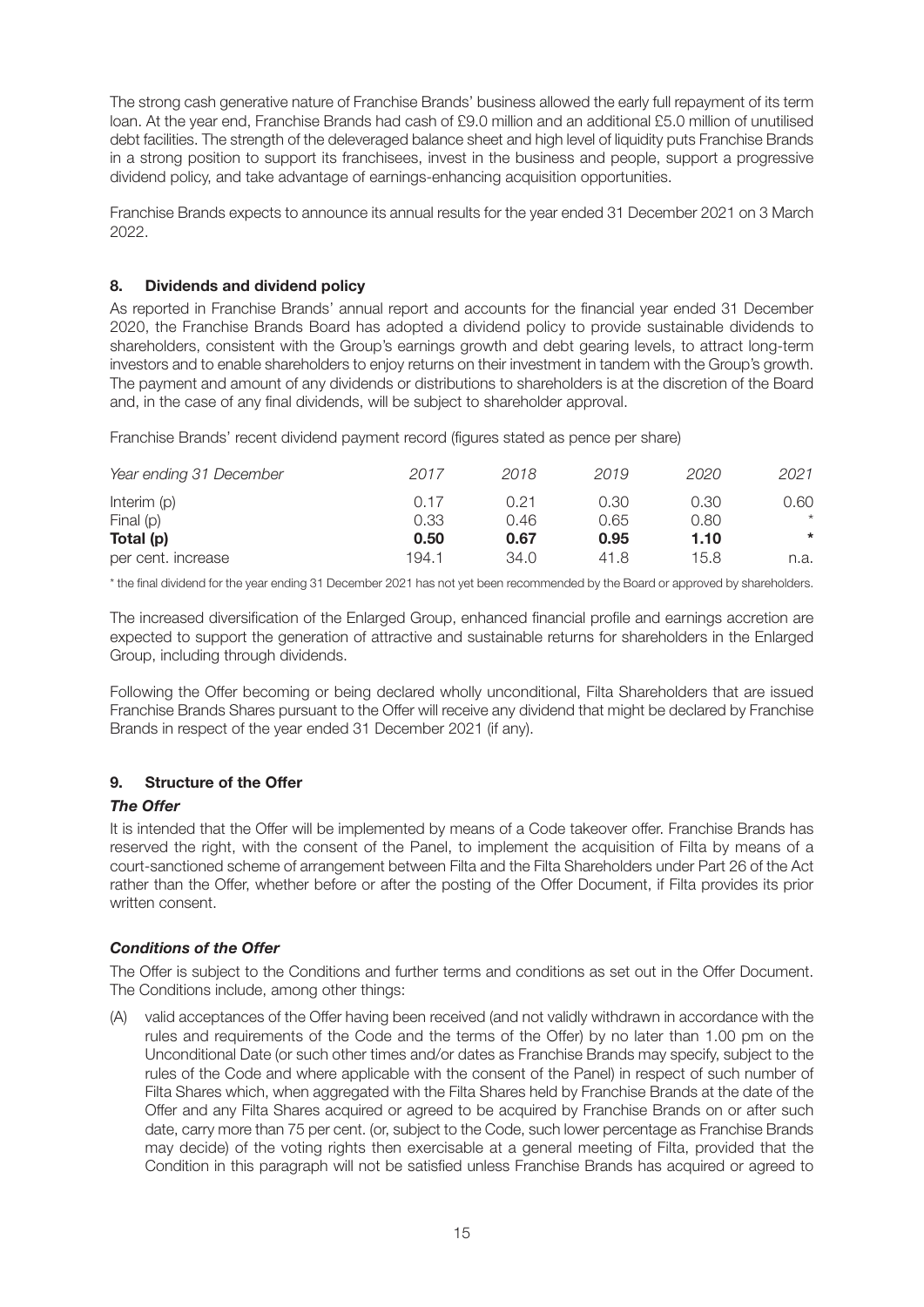acquire (whether pursuant to the Offer or otherwise) Filta Shares carrying, in aggregate, over 50 per cent. of the voting rights then normally exercisable at general meetings of Filta;

- (B) the Resolution having been passed by the requisite majority at the General Meeting; and
- (C) Admission.

The Conditions relating to the acceptance condition of the Offer, the approval of the Resolution by Franchise Brands Shareholders and Admission are not capable of being waived in whole or in part.

#### **10. Employee Share Schemes**

Participants in the Filta Incentive Plans will be written to separately to inform them of the effect of the Offer on their rights under the Filta Incentive Plans, including details of any appropriate proposals being made. The Offer will extend to any Filta Shares which are unconditionally allotted, issued or transferred to satisfy the exercise of options or vesting of awards under the Filta Incentive Plans prior to the closing, or lapsing, of the Offer.

Outstanding options and awards under the Franchise Brands Share Schemes will not vest as a result of the Offer and will continue on the same terms as prior to the Offer.

#### **11. Issue and Admission of New Franchise Brands Shares**

The New Franchise Brands Shares will be issued in registered form and will be capable of being held in certificated and uncertificated form.

Following the Offer becoming or being declared wholly unconditional, the New Franchise Brands Shares will be issued as fully paid and will rank equally in all respects with the Franchise Brands Shares in issue at the time the New Franchise Brands Shares are issued pursuant to the Offer, including in relation to the right to receive notice of, and to attend and vote at, general meetings of Franchise Brands, and the right to receive and retain any dividends and/or other distributions declared, made or paid, or any other return of capital (whether by reduction of share capital or share premium account or otherwise) made, by Franchise Brands in respect of the Franchise Brands Shares with a record date falling after the Offer becoming or being declared wholly unconditional and to participate in the assets of Franchise Brands upon a winding-up of Franchise Brands.

Irrespective of the date on which the Offer becomes or is declared wholly unconditional falls, Filta Shareholders will not be entitled to receive any dividend declared, made or paid by Franchise Brands for the benefit of the Franchise Brands Shareholders by reference to a record date falling on or before the date on which the Offer becomes or is declared wholly unconditional.

Application will be made to the London Stock Exchange for the New Franchise Brands Shares to be admitted to trading on AIM. It is expected that Admission will become effective and that dealings for normal settlement in respect of the New Franchise Brands Shares issued to Accepting Shareholders who submit valid acceptances on or before the date the Offer becomes or is declared wholly unconditional, will commence on AIM within 14 days of such a date. It is expected that Admission will become effective and that dealings for normal settlement in respect of the New Franchise Brands Shares issued to Accepting Shareholders who submit valid acceptances after the date the Offer becomes or is declared wholly unconditional will commence on AIM within 14 days of submitting such acceptance.

No application has been made or is currently intended to be made by Franchise Brands for the New Franchise Brands Shares to be admitted to listing or trading on any other exchange.

#### **12. Compulsory acquisition, cancellation of admission to trading of Filta Shares on AIM and re-registration**

If Franchise Brands receives acceptances under the Offer in respect of, and/or otherwise acquires, both 90 per cent. or more in value of the Filta Shares to which the Offer relates (as defined in the Companies Act) and 90 per cent. or more of the voting rights carried by those shares, and assuming that all of the other conditions of the Offer have been satisfied or waived (if capable of being waived), Franchise Brands intends to exercise its rights in accordance with sections 974 to 991 of the Companies Act to acquire compulsorily the remaining Filta Shares on the same terms as the Offer.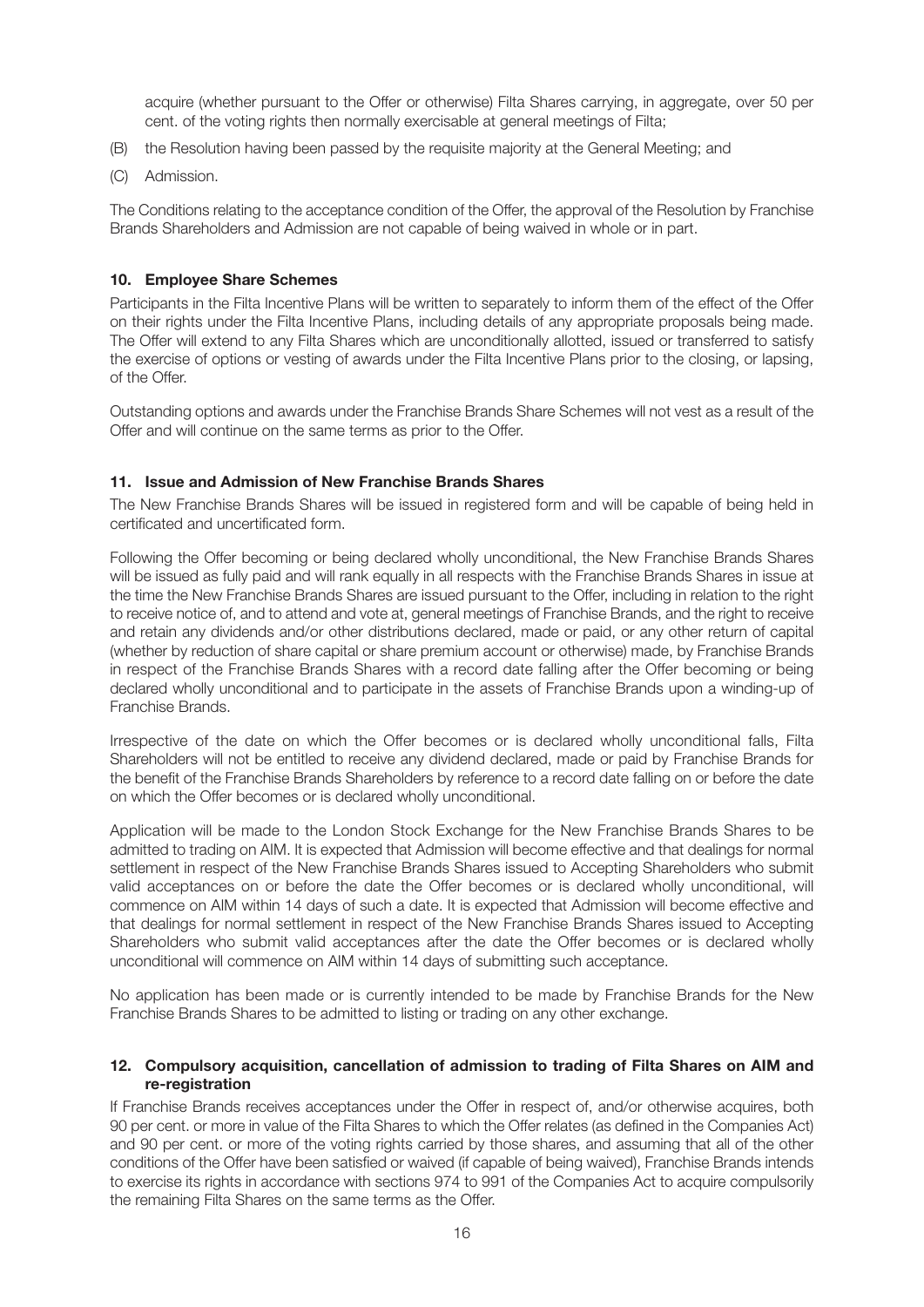Following the Offer becoming or being declared unconditional, if Franchise Brands receives acceptances under the Offer in respect of, and/or otherwise acquires 75 per cent. or more of the voting rights carried by the Filta Shares, Franchise Brands intends to procure that Filta will cancel the admission of the Filta Shares to trading on AIM and to re-register Filta as a private limited company under the relevant provisions of the Companies Act. It is anticipated that cancellation of admission to trading on AIM would take effect, as soon as practicable, after 15 March 2022, being 20 Business Days following the Announcement, assuming the Offer is declared or becomes wholly unconditional. A further announcement confirming the cancellation date will be made upon the Offer becoming or being declared unconditional.

Cancellation of admission to trading on AIM of the Filta Shares and the re-registration of Filta as a private limited company would significantly reduce the liquidity and marketability of any Filta Shares in respect of which the Offer has not been accepted at that time, and Filta's reporting and disclosure requirements will be significantly reduced. Any remaining Filta Shareholders would become minority shareholders in a majority controlled private limited company and may, therefore, be unable to sell their Filta Shares. There can be no certainty that Filta would pay any dividends or other distributions or that such minority Filta Shareholders would again be offered an opportunity to sell their Filta Shares on terms which are equivalent to, or no less advantageous than, those under the Offer.

#### **13. Irrevocable undertakings and lock-in arrangements**

#### *Irrevocable undertakings*

Franchise Brands has received irrevocable undertakings from certain of the Filta Directors and their connected parties (including the Meredian Settlement Trust) who are interested in Filta Shares to accept or procure acceptance of the Offer in respect of a total of 18,095,280 Filta Shares, representing, in aggregate, approximately 62.1 per cent. of the share capital of Filta in issue as at the date of this document. Under the terms of the irrevocable undertakings these Filta Directors have also agreed to enter into irrevocable undertakings on analogous terms should Franchise Brands implement the Offer by way of a Scheme. These undertakings will remain binding in the event of a competing offer being made.

In addition, Franchise Brands has received an irrevocable undertaking to accept or procure acceptance of the Offer (or, if the Offer is implemented by way of a Scheme to vote, or procure the vote, in favour of the Scheme at the Court meeting and the resolutions at the general meeting) from Gresham House Asset Management Limited, in respect of 5,715,020 Filta Shares, representing approximately 19.6 per cent. of the issued ordinary share capital of Filta as at the date of this document. This undertaking will remain binding in the event of a competing offer being made unless (i) the value of such competing offer is more than 10 per cent. higher than the value of the consideration under the Offer and is not matched or bettered by Franchise Brands (where such competing offer has been announced as a firm intention to make an offer in accordance with Rule 2.7 of the Code); (ii) the Offer Document is not published within 28 days of the Announcement Date; or (iii) the Offer lapses or is otherwise withdrawn.

Therefore, in aggregate, Franchise Brands has received irrevocable undertakings to accept or procure acceptance of the Offer in respect of a total of 23,810,300 Filta Shares, representing, in aggregate, approximately 81.7 per cent. of the share capital of Filta in issue as at the date of this document. A condition of the Offer will be for Franchise Brands to receive valid acceptances in respect of, and/or having otherwise acquired, Filta Shares which constitute more than 75 per cent. of the voting rights relating to the Filta Shares, which would be satisfied by the receipt of valid acceptances of the Offer in respect of these irrevocable undertakings.

Further details of these irrevocable undertakings are set out in paragraph 8 of Appendix 3 to the Offer Document.

In addition, Franchise Brands has received an irrevocable undertaking from Gresham House Asset Management Limited to vote in favour of the Resolution in respect of 5,479,878 Ordinary Shares, representing approximately 5.72 per cent. of the Existing Ordinary Shares.

#### *Lock-in agreements*

Each of the executive Filta Directors, Roy Sayers and the Meredian Settlement Trust, who are interested in 18,095,280 Filta Shares, have entered into lock-in agreements with Franchise Brands, Allenby Capital and Dowgate in respect of a total of 20,936,238 New Franchise Brands Shares (representing, in aggregate,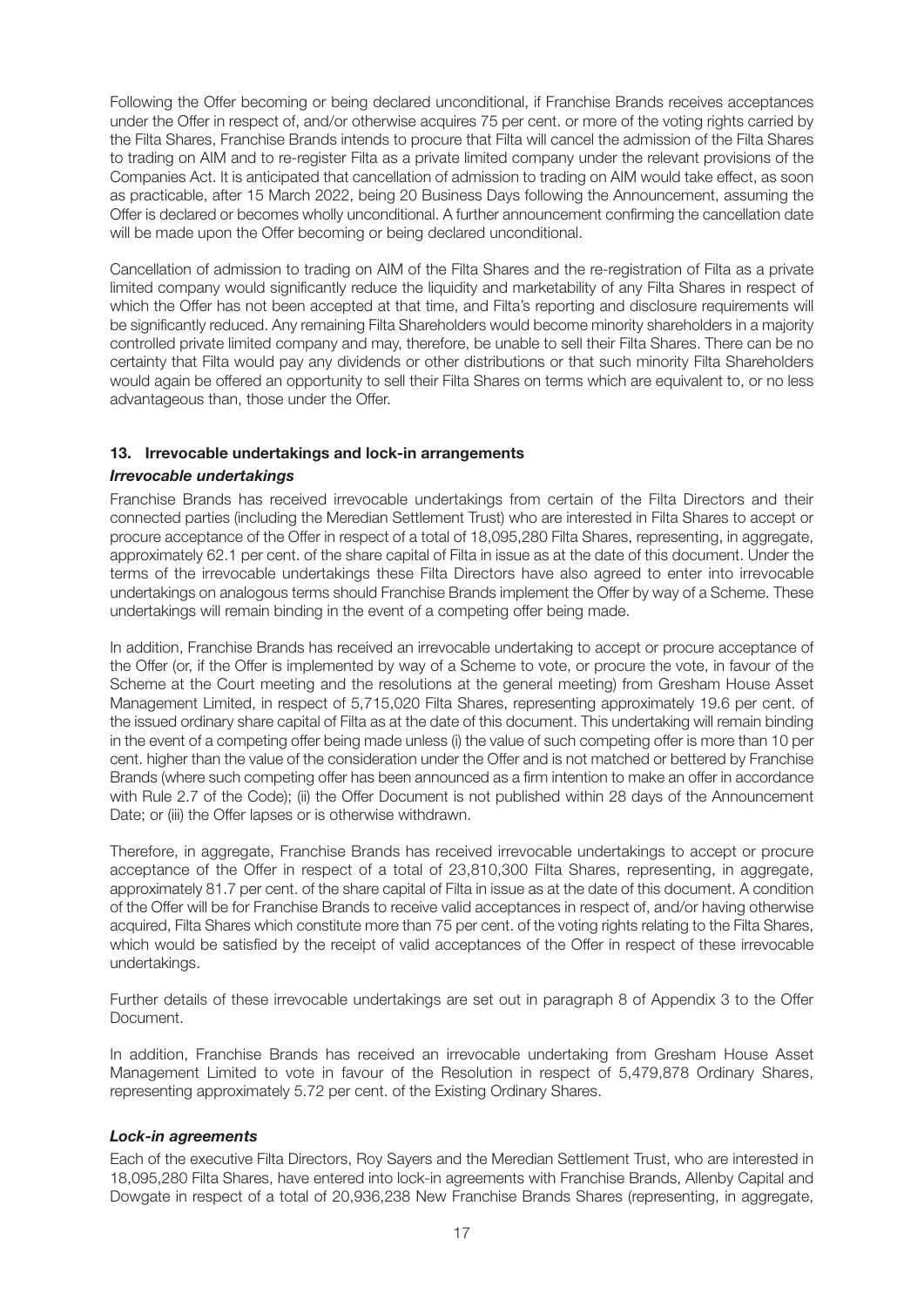approximately 16.1 per cent. of the Enlarged Share Capital) to be issued to them pursuant to the Offer and should the Offer become or is declared wholly unconditional. Pursuant to these agreements these Filta Shareholders have agreed that they will not, and will use all their reasonable endeavours to procure that, save in certain limited circumstances, each of their connected persons will not, directly or indirectly effect or agree to effect a disposal of any legal or beneficial interest in any such New Franchise Brands Shares during the period from Admission until the first anniversary of Admission and thereafter, for a further 12 months, to only dispose of such shares in an orderly manner as Allenby Capital and Dowgate shall reasonably determine.

## **14. Dilution**

The issue of the New Franchise Brands Shares will result in Franchise Brands' issued ordinary share capital increasing by up to 35.2 per cent. Assuming that the Offer is implemented in full in respect of the fully diluted share capital of Filta, immediately following Admission of all the New Franchise Brands Shares, former Filta Shareholders will hold approximately 26.1 per cent. of the Enlarged Issued Share Capital (based on the Existing Ordinary Shares and the fully diluted share capital of Filta).

## **15. The General Meeting and the Resolution**

The Directors do not currently have sufficient authority to issue all the New Franchise Brands Shares in the event that the Offer is declared or becomes wholly unconditional. Accordingly, the Directors are seeking the approval of Shareholders at the General Meeting to allot and issue the New Franchise Brands Shares. You will find set out at the end of this Document a Notice of General Meeting to be held at the Company's offices at Ashwood Court, Springwood Close, Tytherington Business Park, Macclesfield, SK10 2XF on 7 March 2022 at 9.00 a.m. at which the Resolution will be proposed.

The Resolution is being proposed to grant the Directors the authority to allot and issue the New Franchise Brands Shares. The majority required to pass the Resolution is more than 50 per cent. of the votes cast. If the Resolution is passed, this authority will expire on conclusion of the next annual general meeting of the Company (unless previously revoked, renewed, varied or extended).

The full text of the Resolution is set out in the Notice of General Meeting, which is attached to this Document. If the Resolution is not passed, the Offer will lapse.

The attention of Shareholders is also drawn to the voting intentions of the Directors and connected parties as set out in the paragraph entitled "Recommendation" below.

Shareholders will find accompanying this Document a Form of Proxy for use in connection with the General Meeting. The Form of Proxy should be completed and returned in accordance with the instructions thereon so as to be received by SLC Registrars, as soon as possible and in any event not later than 48 hours (excluding non-Business Days) before the time of the General Meeting.

#### *Covid-19*

**Please note we may have to limit numbers at the General Meeting due to the ongoing Covid-19 pandemic and if you do attend in person, you may be requested to wear a mask. The Company is closely monitoring developments relating to Covid-19, if it becomes necessary to alter the arrangements of the General Meeting Shareholders will be notified via our website and, where appropriate, announced via a Regulatory Information Service. Please do not attend the General Meeting in person if you have symptoms that may be caused by Covid-19, or if you are waiting for a test, if you have received a positive Covid-19 test result, or live with someone with Covid-19 symptoms, or with someone who has tested positive for Covid-19.**

**If you would like to vote on the Resolution, you can appoint a proxy to exercise your right to vote at the General Meeting. As such, you are strongly encouraged to appoint the chairman of the General Meeting to act as your proxy as any other named person is also strongly recommended not to attend in person.**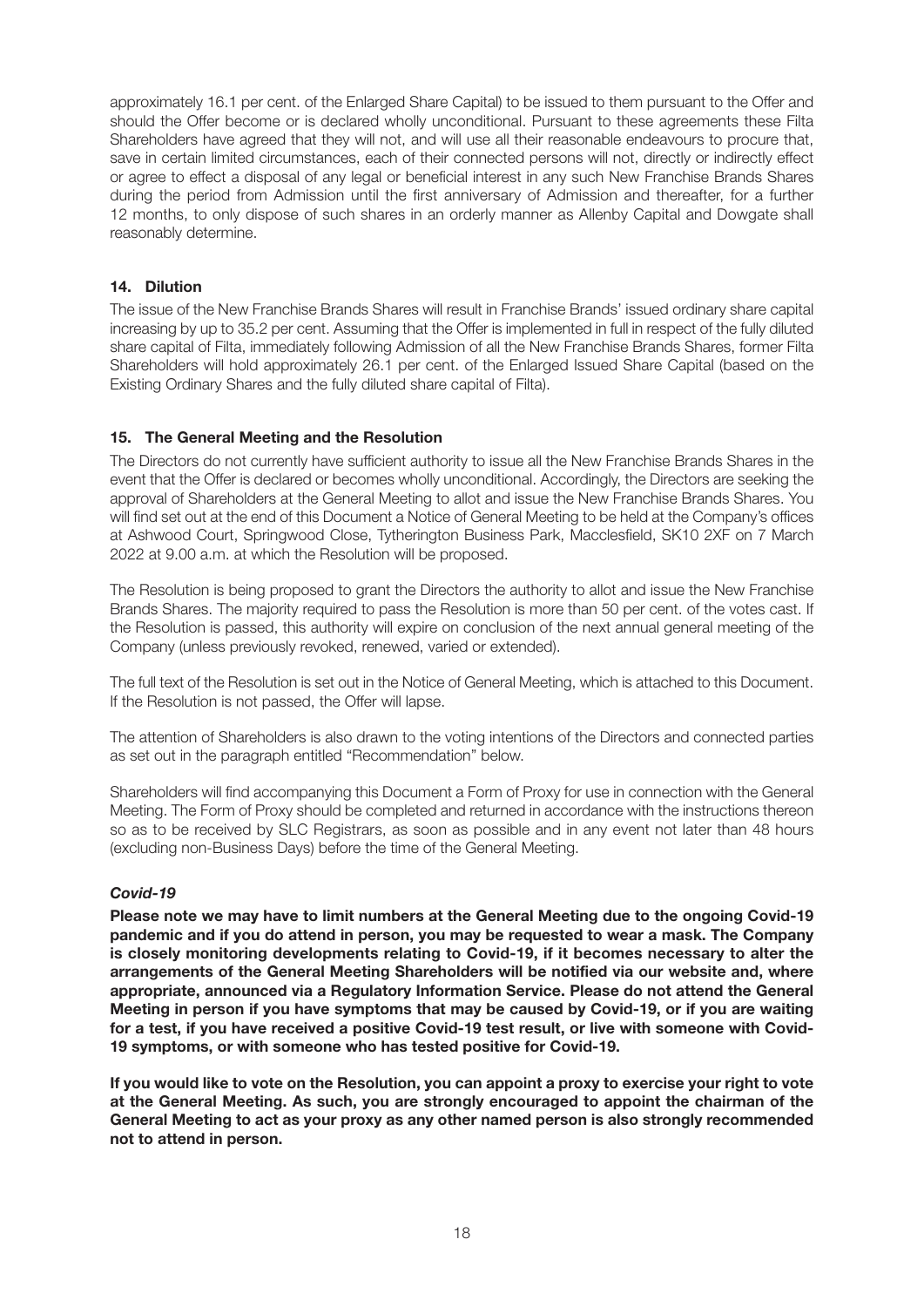**You are requested to register your proxy votes as soon as possible but in any event by no later than 9.00 a.m. on 3 March 2022.**

## **At the General Meeting itself, voting on the Resolution will be conducted by way of a poll.**

### **16. Franchise Brands Concert Party**

Franchise Brands has agreed with the Panel that Stephen Hemsley, Nigel Wray, Tim Harris, Julia Choudhury, Robin Auld and Mark Peters and their respective families, trusts and associates should be considered to be acting in concert for the purposes of the Code (the "**Concert Party**"). As at the date of this document, the Concert Party holds, in aggregate, 50,584,795 Franchise Brands Shares, representing approximately 52.77 per cent. of the share capital of Franchise Brands in issue as at the date of this document. Upon the Offer becoming or being declared wholly unconditional and following the issue of the maximum number of New Franchise Brands Shares under the Offer, the Concert Party will hold, in aggregate, 50,584,795 Franchise Brands Shares, representing approximately 39.02 per cent. of the Enlarged Share Capital. In addition, the Franchise Brands Concert Party holds, in aggregate, 308,183 options over new Franchise Brands Shares pursuant to the Franchise Brands Option Schemes (the "**Concert Party Options**"), representing approximately 0.32 per cent. of the issued share capital of Franchise Brands at the date of this document.

The holdings of the members of the Concert Party at the Latest Practicable Date, the percentage of the voting rights of Franchise Brands at that date and at Admission, assuming full acceptance of the Offer, are as follows:

|                                        |               |                    | Percentage<br>of Franchise   |
|----------------------------------------|---------------|--------------------|------------------------------|
|                                        |               |                    | <b>Brands</b><br>Shares held |
|                                        |               | Percentage         | on the                       |
|                                        |               | of Franchise       | Latest                       |
|                                        |               | <b>Brands</b>      | Practicable                  |
| Name of Shareholder                    | <b>Shares</b> | <b>Shares held</b> | Date                         |
| Stephen Hemsley (inc. close relatives) | 23,302,996    | 24.31              | 17.97                        |
| Nigel Wray                             | 22,366,303    | 23.33              | 17.25                        |
| <b>Tim Harris</b>                      | 1,385,365     | 1.45               | 1.07                         |
| Julia Choudhury                        | 1,546,701     | 1.61               | 1.19                         |
| Robin Auld                             | 516,385       | 0.54               | 0.40                         |
| Mark Peters                            | 1,467,045     | 1.53               | 1.13                         |
| <b>Total</b>                           | 50,584,795    | 52.77              | 39.02                        |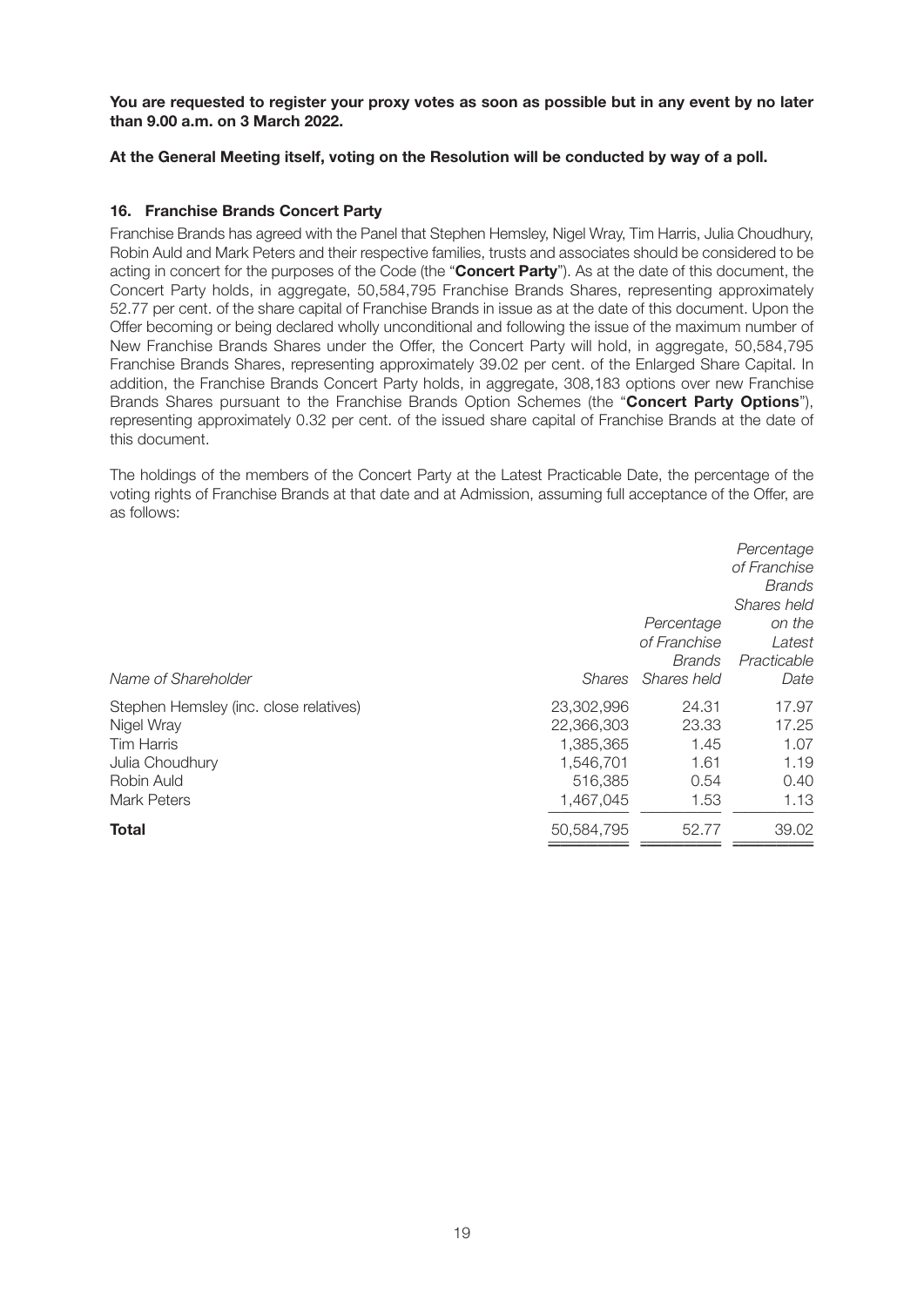Certain members of the Concert Party have been granted options over Franchise Brands Shares under the Franchise Brands Option Schemes and details of those which remain outstanding are set out below (the "**Concert Party Options**"):

|                   |                        |                  | Exercise    |            |                    |
|-------------------|------------------------|------------------|-------------|------------|--------------------|
|                   | Number of              |                  | Price per   |            |                    |
|                   | options over           |                  | Ordinary    | Date of    |                    |
| Name              | <b>Ordinary Shares</b> | Scheme           | Share $(E)$ | Grant      | <b>Expiry Date</b> |
| Julia Choudhury   | 71,970                 | 2016 EMI Scheme  | 0.69        | 11/12/2018 | 11/12/2028         |
| Julia Choudhury   | 34.091                 | 2020 CSOP Scheme | 0.88        | 15/09/2020 | 15/09/2030         |
| <b>Tim Harris</b> | 71,970                 | 2016 EMI Scheme  | 0.69        | 11/12/2018 | 11/12/2028         |
| Tim Harris        | 34,091                 | 2020 MSO Scheme  | 0.88        | 15/09/2020 | 15/09/2030         |
| Robin Auld        | 21,970                 | 2016 EMI Scheme  | 0.69        | 11/12/2018 | 11/12/2028         |
| Robin Auld        | 34,091                 | 2020 CSOP Scheme | 0.88        | 15/09/2020 | 15/09/2030         |
| Sarah Stoten      | 25,000                 | 2016 EMI Scheme  | 0.69        | 11/12/2018 | 11/12/2028         |
| Sarah Stoten      | 15,000                 | 2020 CSOP Scheme | 0.88        | 15/09/2020 | 15/09/2030         |
| <b>Total</b>      | 308,183                |                  |             |            |                    |
|                   |                        |                  |             |            |                    |

Under Rule 9 of the Code, any person who acquires, whether by a series of transactions over a period of time or not, an interest in shares (as defined in the Code) which when taken together with shares already held by him/her or held or acquired by persons acting in concert with him/her, carry 30 per cent. or more of the voting rights of a company which is subject to the Code or is interested in 30 per cent. or more but does not hold more than 50 per cent. of the shares carrying voting rights of such a company and acquires an interest in any additional shares carrying voting rights of that company, is normally required to make a general cash offer to all the remaining shareholders of the company to acquire their equity shares and transferable securities carrying voting rights in the company. An offer under Rule 9 of the Code must be in cash at the highest price paid by the person or the group of persons acting in concert in the preceding 12 months.

Accordingly, pursuant to Rule 9 of the Code, if the Concert Party were to exercise all the Concert Party Options, resulting in an increase to the percentage of the voting rights which the Concert Party controls, the Concert Party may be required to make a general cash offer to all other shareholders of the Company to acquire their Ordinary Shares, unless such obligation has been waived by the Panel.

On the basis that the Concert Party Options were granted when the Concert Party held shares carrying more than 50 per cent, of the voting rights in Franchise Brands, the Panel has agreed that the Concert Party Options can be exercised by the Concert Party without triggering the obligation for the Concert Party to make a general offer to all Shareholders under Rule 9 of the Code, which may otherwise arise as a result of the exercise of the options.

Therefore, should the Offer become or be declared wholly unconditional and the maximum number of New Franchise Brands Shares are issued pursuant to the Offer and if the Concert Party Options were to be exercised in full by the Concert Party and assuming the Concert Party does not acquire any further Franchise Brands Shares and no other Franchise Brands Shares are issued by the Company, then the Concert Party would, in aggregate, hold 50,892,978 Franchise Brands Shares, representing approximately 39.25 per cent. of the Enlarged Share Capital.

#### **17. Action to be taken by Existing Shareholders**

A Form of Proxy for use at the General Meeting accompanies this Document. The Form of Proxy should be completed and signed in accordance with the instructions thereon and returned to the Company's registrars, SLC Registrars at P.O. Box 5222, Lancing, BN99 9FG , as soon as possible, but in any event so as to be received by no later than 9.00 a.m. on 3 March 2022 (or, if the General Meeting is adjourned, 48 hours (excluding any part of a day that is not a Business Day) before the time fixed for the adjourned meeting).

If you are in any doubt as to what action you should take, you are recommended to seek your own personal advice from your broker, bank manager, solicitor, accountant, or other independent financial adviser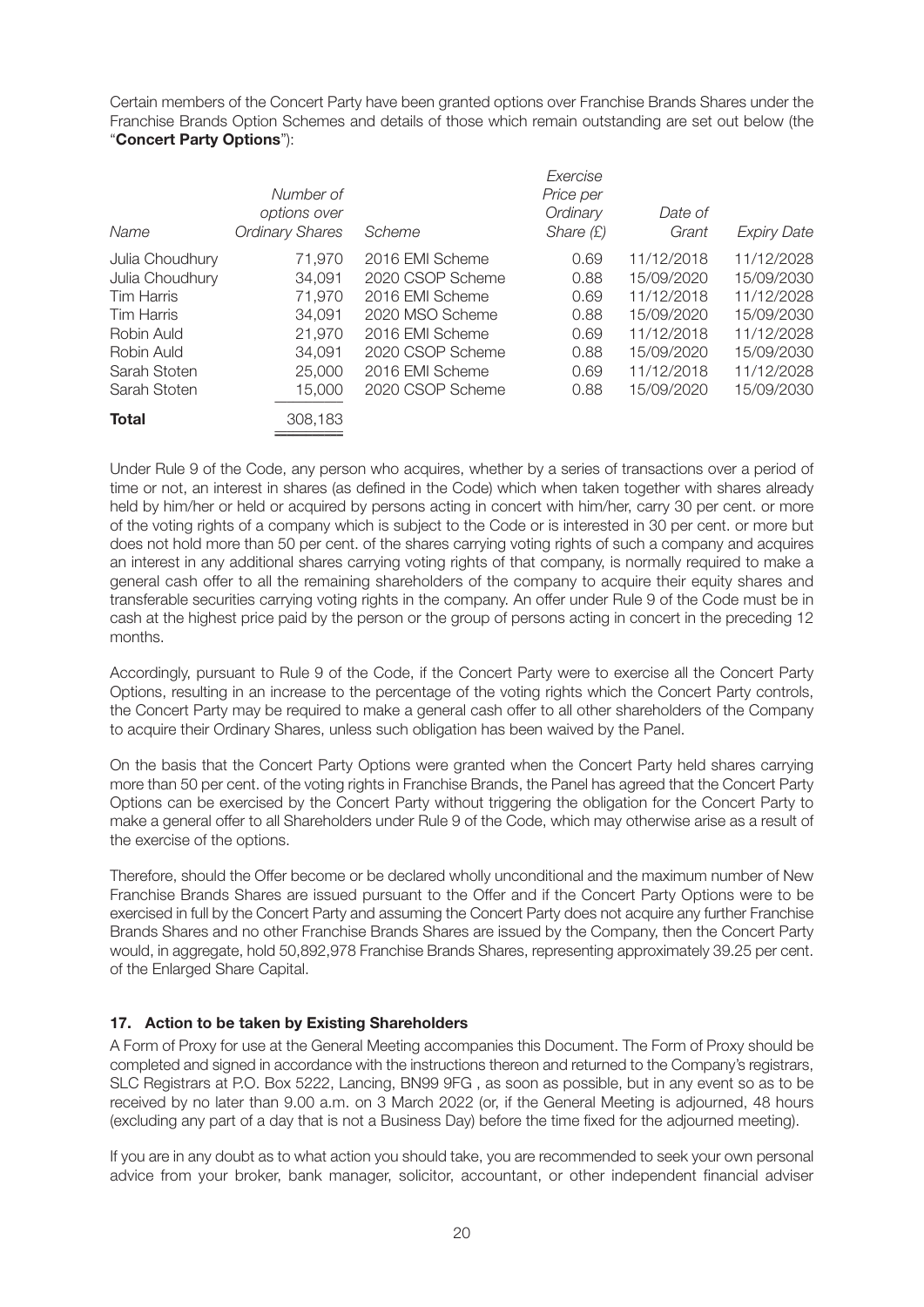authorised under FSMA if you are resident in the United Kingdom or, if not, from another appropriately authorised independent financial adviser, immediately.

### **18. Further information**

A copy of the Offer Document sent to Filta Shareholders is enclosed with this Document for information purposes only.

### **19. Recommendation**

**The Directors consider the Offer to be in the best interests of Shareholders as a whole and recommend unanimously to Shareholders that they vote in favour of the Resolution to be proposed at the General Meeting, as all the Directors who are interested in Franchise Brands Shares have irrevocably undertaken to do (or procure to be done) in respect of their own holdings (and those of their family members and trusts) of, in aggregate, 51,822,535 Franchise Brands Shares, representing, approximately 54.1 per cent. of the issued share capital of Franchise Brands as at the date of this document.**

Yours faithfully,

**Stephen Hemsley** *Executive Chairman*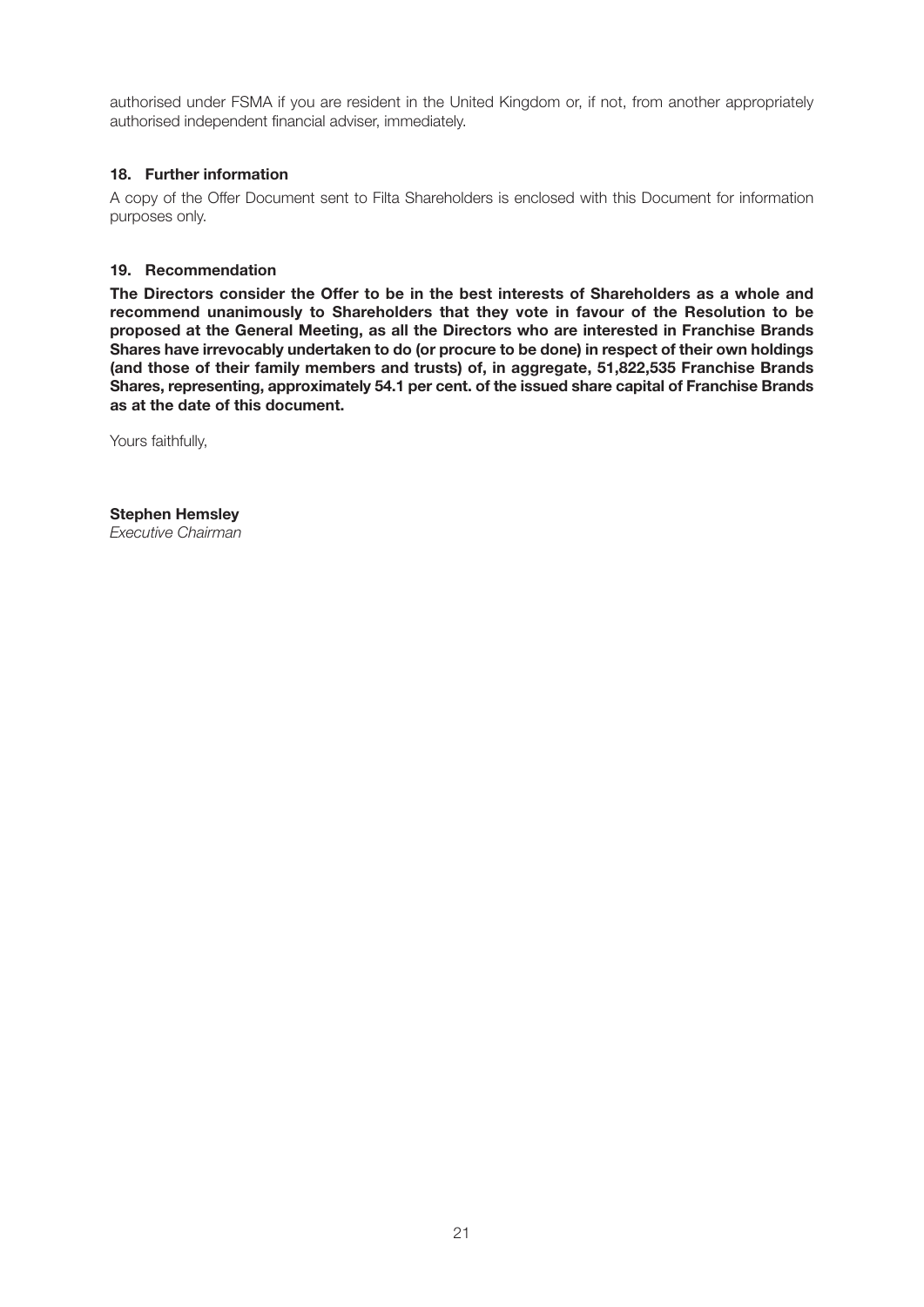## **NOTICE OF GENERAL MEETING**

# **Franchise Brands plc**

*(Incorporated and registered in England and Wales with registered number 10281033)*

**NOTICE IS HEREBY GIVEN THAT** a general meeting of Franchise Brands plc (the "**Company**") will be held at the Company's offices at Ashwood Court, Springwood Close, Tytherington Business Park, Macclesfield, SK10 2XF at 9.00 a.m. on 7 March 2022 to consider and, if thought fit, to pass the following resolution, which will be proposed as an ordinary resolution:

#### **Ordinary Resolution**

**THAT**, in addition to all existing and unexercised authorities and powers, the directors of the Company be generally and unconditionally authorised under section 551 Companies Act 2006 (the **Act**) to exercise all or any of the powers of the Company to allot shares in the Company or to grant rights to subscribe for, or to convert any security into, shares in the Company (those shares and rights being together referred to as **Relevant Securities**) up to a total nominal value of £168,940.30 to the Filta Shareholders pursuant to the terms of the Offer, provided that this authority shall, unless previously renewed, varied or revoked by the Company in general meeting, expire at the conclusion of the next annual general meeting of the Company save that the directors of the Company may, before the expiry of that period, make an offer or agreement which would or might require Relevant Securities to be allotted after the expiry of that period and the directors of the Company may allot Relevant Securities under that offer or agreement as if the authority conferred by this resolution had not expired.

Dated: 18 February 2022

*Registered Office: By order of the Board* Ashwood Court **Mark Peters** Tytherington Business Park **Macclesfield England** SK10 2XF

Company Secretary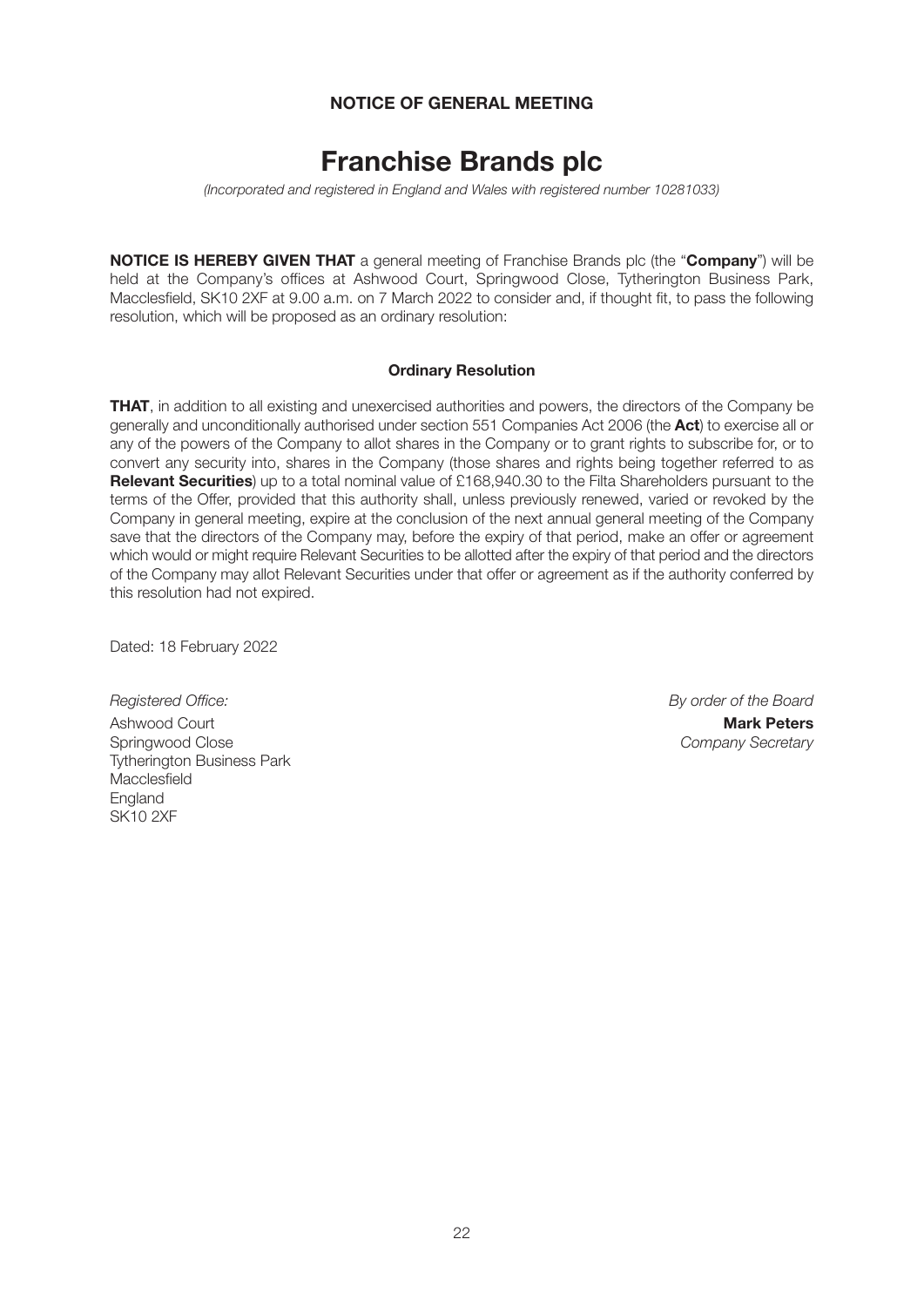#### **Explanatory Notes:**

#### **Entitlement to attend and vote**

- 1. Only those members registered on the Company's register of members at:
	- l 6.30 p.m. on 3 March 2022; or,
	- if this meeting is adjourned, the time and date that is 48 hours prior to the adjourned meeting (excluding any part of a day that is not a Business Day),

shall be entitled to attend (please see note 2 below) and vote at the meeting in accordance with Regulation 41 of the Uncertificated Securities Regulations 2001. Changes to the register of members after the relevant deadline shall be disregarded in determining the rights of any person to attend and vote at the meeting.

#### **Covid-19**

2. The Board strongly recommends that, due to the ongoing Covid-19 pandemic, continued uncertainty and risk of infection, Shareholders do not attend the meeting but instead appoint the chairman of the meeting to exercise their right to vote. At the meeting itself, voting on the resolution will be conducted by way of a poll. Further details on the arrangements for the meeting can be found at the beginning of this Notice of General Meeting.

#### **Appointment of proxies**

- If you are a member of the Company at the time set out in note 1 above, you are entitled to appoint a proxy to exercise all or any of your rights to attend, speak and vote at the meeting and you should have received a proxy form with this notice of meeting. You can only appoint a proxy using the procedures set out in these notes and the notes to the proxy form.
- 4. A proxy does not need to be a member of the Company but must attend the meeting to represent you. Details of how to appoint the chairman of the meeting or another person as your proxy using the proxy form are set out in the notes to the proxy form. If you wish your proxy to speak on your behalf at the meeting you will need to appoint your own choice of proxy (not the chairman) and give your instructions directly to them however, please see note 2 above in regards to appointing the chairman as proxy so that the votes are counted at the meeting.
- 5. You may appoint more than one proxy provided each proxy is appointed to exercise rights attached to different shares. You may not appoint more than one proxy to exercise rights attached to the same share. To appoint more than one proxy please refer to the notes on the proxy form.

#### **Appointment of proxy using hard copy proxy form**

- 6. The notes to the proxy form explain how to direct your proxy to vote on the Resolution or withhold their vote. To appoint a proxy using the proxy form, the form must be:
	- completed and signed; sent or delivered to SLC Registrars at either:
		- o P.O. Box 5222, Lancing, BN99 9FG; or
		- o by scanning the completed form as a PDF and sending it by email to proxy@slcregistrars.com; and
	- received by SLC Registrars by no later than 9.00 a.m. on 3 March 2022.
- 7. In the case of a member which is a company, the proxy form must be executed under its common seal or signed on its behalf by an officer of the company or an attorney for the company.
- 8. Any power of attorney or any other authority under which the proxy form is signed (or a duly certified copy of such power or authority) must be included with the proxy form.

#### **Appointment of proxy by joint holders**

9. In the case of joint holders, where more than one of the joint holders purports to appoint a proxy, only the appointment submitted by the most senior holder will be accepted. Seniority is determined by the order in which the names of the joint holders appear in the Company's register of members in respect of the joint holding (the first-named being the most senior).

#### **Appointment of proxy by CREST nominees**

- 10. CREST members who wish to appoint a proxy or proxies by utilising the CREST electronic proxy appointment service may do so by utilising the procedures described in the CREST Manual, which can be viewed at www.euroclear.com/CREST. CREST personal members or other CREST sponsored members, and those CREST members who have appointed a voting service provider(s), should refer to their CREST sponsor or voting service provider(s), who will be able to take the appropriate action on their behalf.
- 11. In order for a proxy appointment made by means of CREST to be valid, the appropriate CREST message (a "CREST Proxy Instruction") must be properly authenticated in accordance with Euroclear's specifications and must contain the information required for such instructions, as described in the CREST Manual. The message, regardless of whether it constitutes the appointment of a proxy or an amendment to the instruction given to a previously appointed proxy, must, in order to be valid, be transmitted so as to be received by the issuer's agent, SLC Registrars (ID 7RA01) by the latest time(s) for receipt of proxy appointments specified in the notice of meeting. For this purpose, the time of receipt will be taken to be the time (as determined by the timestamp applied to the message by the CREST Applications Host) from which the issuer's agent is able to retrieve the message by enquiry to CREST in the manner prescribed by CREST. After this time any change of instructions to proxies appointed through CREST should be communicated to the appointee through other means.